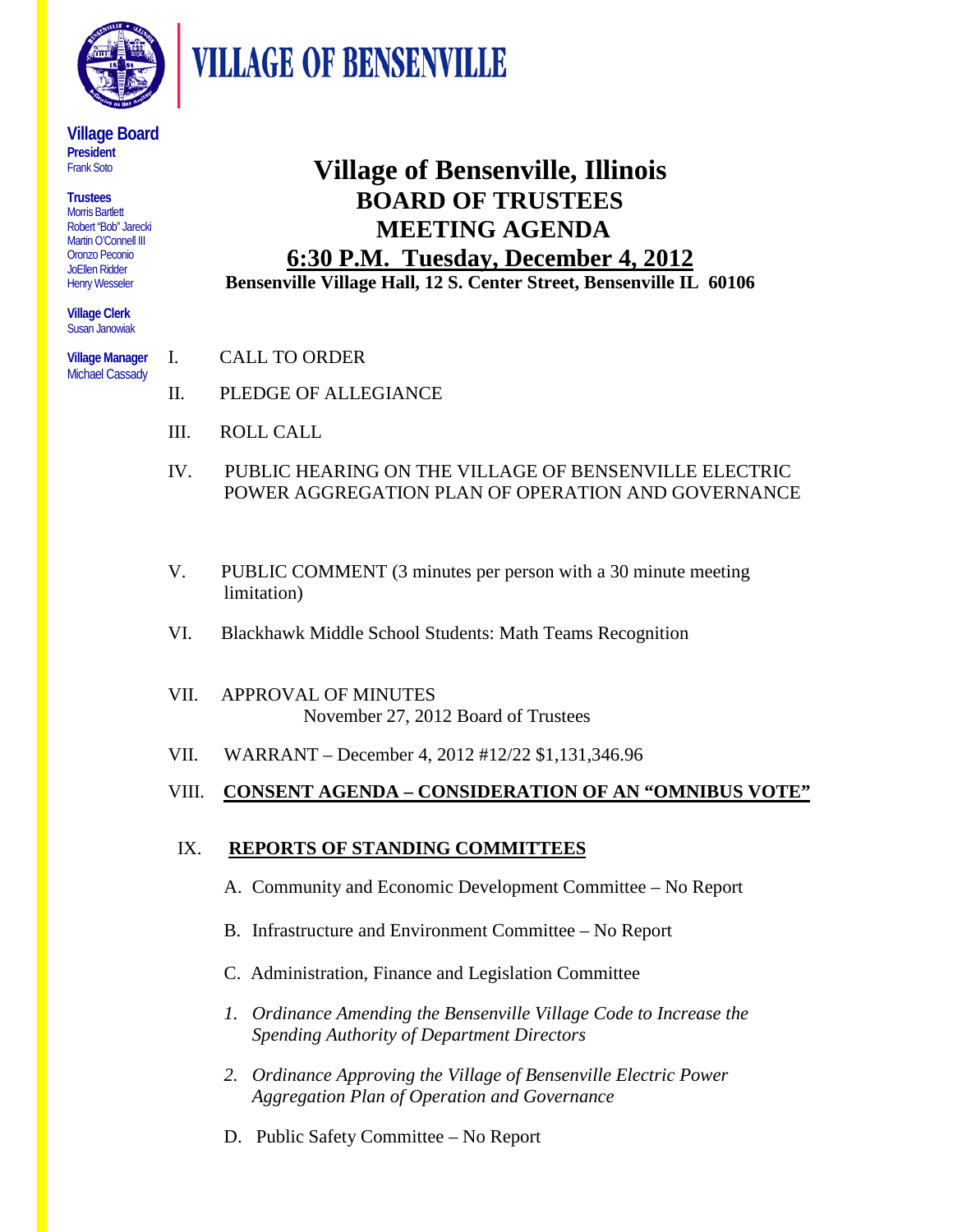E. Recreation and Community Building Committee – No Report

F. Technology Committee – No Report

#### X. **REPORTS OF VILLAGE OFFICERS:**

- A. PRESIDENT'S REMARKS:
- B. VILLAGE MANAGER'S REPORT:
- C. VILLAGE ATTORNEY'S REPORT:
- XI. UNFINISHED BUSINESS
- XII. NEW BUSINESS

#### XIII. EXECUTIVE SESSION

- A. Review of Executive Session Minutes [5 ILCS 120/2 (C)(21)]
- B. Personnel  $[5 \text{ ILCS } 120/2(\text{C})(1)]$
- C. Collective Bargaining [5 ILCS 120/2 (C)(2)]
- D. Property Acquisition [5 ILCS  $120/2(C)(5)$ ]
- E. Litigation  $[5 \text{ ILCS } 120/2 \text{ (C)}(11)]$
- XIII. MATTERS REFERRED FROM EXECUTIVE SESSION
- XIV. ADJOURNMENT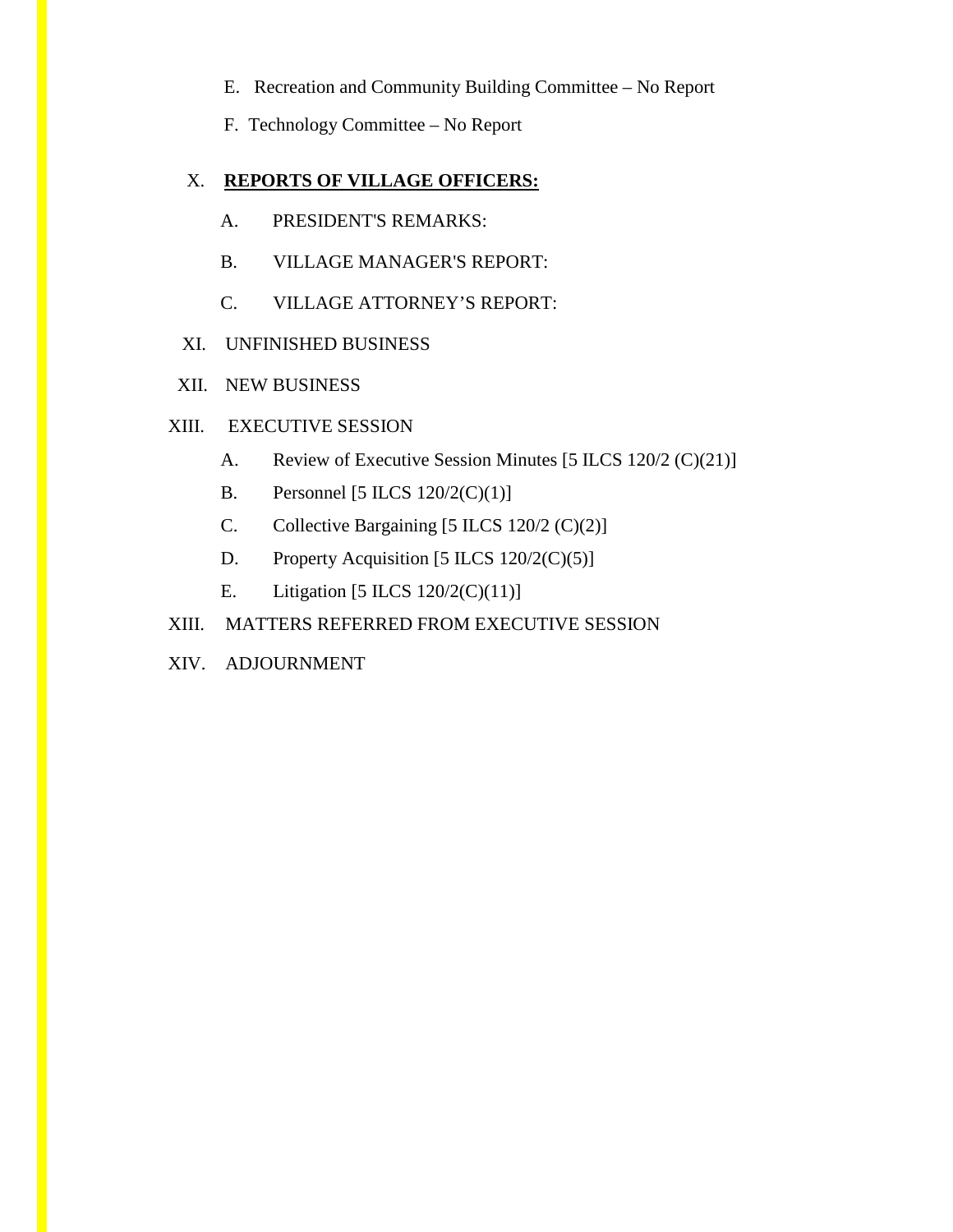### **Village of Bensenville Board Room 12 South Center Street Bensenville, Illinois 60106 Counties of DuPage and Cook**

# **MINUTES OF THE VILLAGE BOARD OF TRUSTEES MEETING November 27, 2012**

| <b>CALL TO ORDER:</b> | 1. President Soto called the meeting to order at 6:33 p.m. |  |
|-----------------------|------------------------------------------------------------|--|
|-----------------------|------------------------------------------------------------|--|

**ROLL CALL:** 2. Upon roll call by Village Clerk, Susan Janowiak, the following Board Members were present:

Bartlett, Jarecki, O'Connell, Peconio, Ridder, Wesseler

Absent: None

A quorum was present.

# **PUBLIC**

**HEARING:** 3. President Soto opened the public hearing on the Village of Bensenville Electric Power Aggregation Plan of Operation and Governance at 6:34 p.m.

**ROLL CALL:** Upon roll call by Village Clerk, Susan Janowiak, the following Board Members were present:

Bartlett, Jarecki, O'Connell, Peconio, Ridder, Wesseler

Absent: None

A quorum was present.

President Soto asked if there were any members of the audience that had any questions or comments. There were none.

Motion: Trustee Bartlett made a motion to continue the Public Hearing until December 4, 2012. Trustee Ridder seconded the motion.

All were in favor. Motion carried.

**PUBLIC COMMENT:** There was no public comment.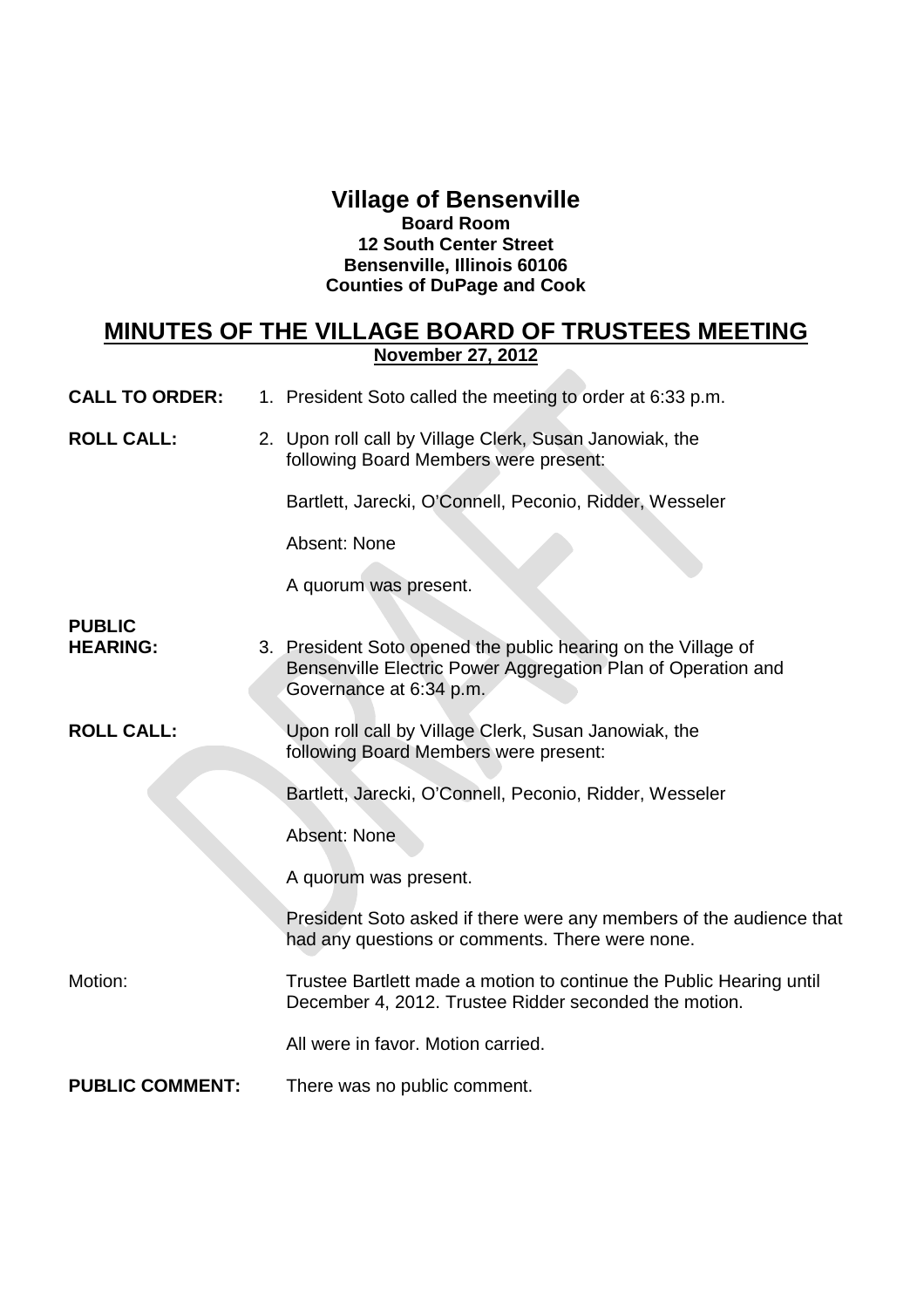| <b>APPROVAL OF</b><br><b>MINUTES:</b>      | 4. The November 13, 2012 Village Board Meeting minutes were<br>presented.                                                                                                                                           |  |  |
|--------------------------------------------|---------------------------------------------------------------------------------------------------------------------------------------------------------------------------------------------------------------------|--|--|
| Motion:                                    | Trustee Wesseler made a motion to approve the minutes as<br>presented. Trustee Bartlett seconded the motion.                                                                                                        |  |  |
|                                            | All were in favor. Motion carried.                                                                                                                                                                                  |  |  |
| <b>WARRANT NO.</b><br>12/21:               | 5. President Soto presented <b>Warrant No. 12/21</b> in the amount of<br>\$1,585,561.58.                                                                                                                            |  |  |
| Motion:                                    | Trustee O'Connell made a motion to approve the warrant as<br>presented. Trustee Ridder seconded the motion.                                                                                                         |  |  |
| <b>ROLL CALL:</b>                          | AYES: Bartlett, Jarecki, O'Connell, Peconio, Ridder, Wesseler                                                                                                                                                       |  |  |
|                                            | <b>NAYS: None</b>                                                                                                                                                                                                   |  |  |
|                                            | All were in favor. Motion carried.                                                                                                                                                                                  |  |  |
| Motion:                                    | 6. Trustee Wesseler made a motion to set the Consent Agenda as<br>presented. Trustee O'Connell seconded the motion.                                                                                                 |  |  |
|                                            | All were in favor. Motion carried.                                                                                                                                                                                  |  |  |
| <b>Resolution No.</b><br>R-97-2012:        | <b>Resolution Adopting Meeting Schedules for the Village Board</b><br>and Standing Committees for the 2013 Calendar Year. (Consent<br>Agenda)                                                                       |  |  |
| <b>Resolution No.</b><br><u>R-98-2012:</u> | <b>Resolution Authorizing the Execution of a Contract with Chad</b><br>Norris for the Provision of Video Production Services. (Consent<br>Agenda)                                                                   |  |  |
| <b>Resolution No.</b><br>R-99-2012:        | Resolution Authorizing the Execution of an Agreement with the<br>underwriters Safety & Claims, Inc. for the Provision of Certain<br><b>Insurance with Safety National Casualty Corporation. (Consent</b><br>Agenda) |  |  |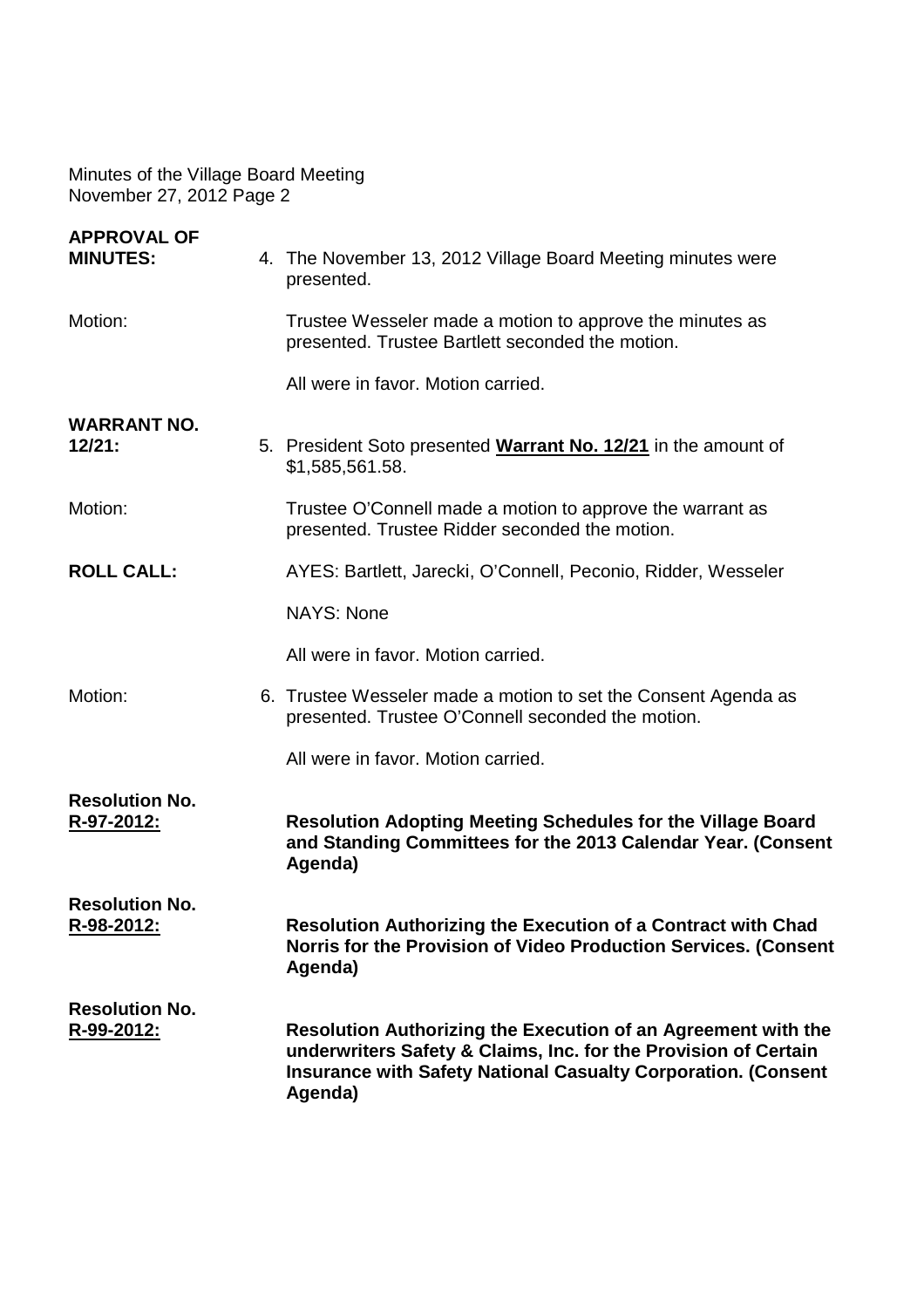| <b>Resolution No.</b>                |                                                                                                                                                                                                                                                                                                                                             |
|--------------------------------------|---------------------------------------------------------------------------------------------------------------------------------------------------------------------------------------------------------------------------------------------------------------------------------------------------------------------------------------------|
| R-100-2012:                          | <b>Resolution Concerning the Determination of the Bensenville</b><br>Village Board that Change Order Number One (Final) with A-<br>Lamp Concrete Contractors, Inc. for an Increase of \$9,564.86 is<br>Required for the Volk Brothers CDGB Project - Phase II for a<br>Revised and Final Contract Cost of \$877,782.86. (Consent<br>Agenda) |
| <b>Resolution No.</b>                |                                                                                                                                                                                                                                                                                                                                             |
| R-101-2012:                          | <b>Resolution Authorizing the Execution of a Design Engineering</b><br>Services Contract for the White Pines Water Main Replacement<br>Project with Christopher B. Burke Engineering, Ltd. in the<br>Amount of \$67,378. (Consent Agenda)                                                                                                   |
| Ordinance No.<br>79-2012:            | <b>Ordinance Amending Village Code, Title 5, Traffic and Motor</b><br>Vehicles, Chapter 3, Street and Intersections, Section 5-3-9,<br><b>Stop Intersections. (Consent Agenda)</b>                                                                                                                                                          |
| <b>Resolution No.</b><br>R-102-2012: | <b>Resolution Approving the Continued Engagement of Baecore</b><br><b>Group, Inc. for Certain Services Relating to Technology</b><br><b>Solutions. (Consent Agenda)</b>                                                                                                                                                                     |
| Motion:                              | Trustee Bartlett made a motion to approve the Consent Agenda as<br>presented. Trustee Ridder seconded the motion.                                                                                                                                                                                                                           |
| <b>ROLL CALL:</b>                    | AYES: Bartlett, Jarecki, O'Connell, Peconio, Ridder, Wesseler                                                                                                                                                                                                                                                                               |
|                                      | <b>NAYS: None</b>                                                                                                                                                                                                                                                                                                                           |
|                                      | All were in favor. Motion carried.                                                                                                                                                                                                                                                                                                          |
| <b>Resolution No</b><br>R-103-2012:  | 7. President Soto gave the summarization of the action contemplated in<br>Resolution No. R-103-2012 entitled A Resolution Authorizing the<br>Execution of an Agreement with Arthur J. Gallagher Risk<br><b>Management Services, Inc. for the Provision of Certain</b><br>Insurance with One Beacon Insurance Company.                       |
| Motion:                              | Trustee Peconio made a motion to approve the resolution as<br>presented. Trustee O'Connell seconded the motion.                                                                                                                                                                                                                             |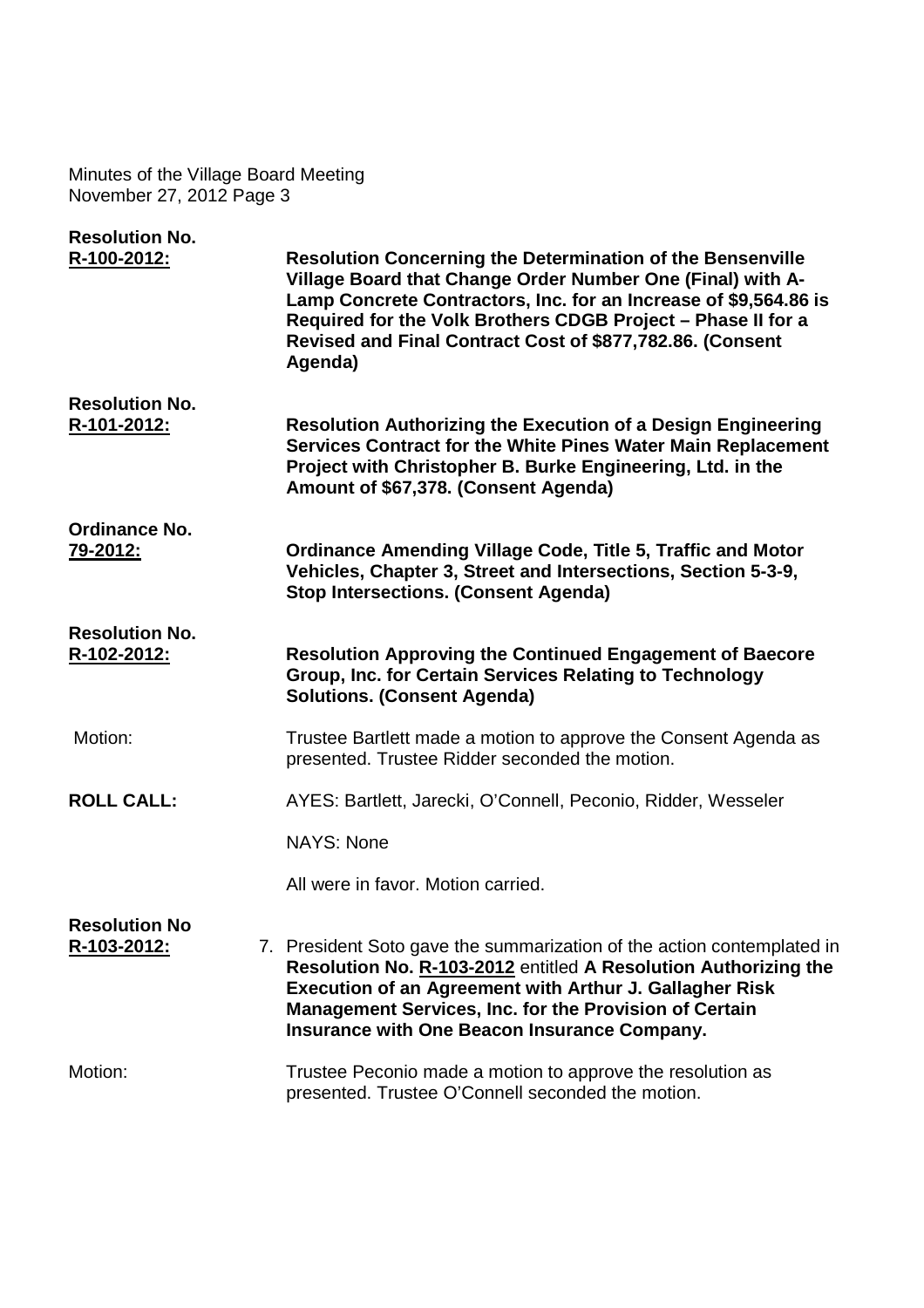| <b>ROLL CALL:</b>                     | AYES: Bartlett, Jarecki, O'Connell, Peconio, Ridder, Wesseler                                                                                                                                                                                                    |  |  |
|---------------------------------------|------------------------------------------------------------------------------------------------------------------------------------------------------------------------------------------------------------------------------------------------------------------|--|--|
|                                       | <b>NAYS: None</b>                                                                                                                                                                                                                                                |  |  |
|                                       | All were in favor. Motion carried.                                                                                                                                                                                                                               |  |  |
| <b>Resolution No</b><br>R-104-2012:   | 8. President Soto gave the summarization of the action contemplated in<br>Resolution No. R-104-2012 entitled A Resolution Approving the<br>Amendment to the Contract for Architectural Services for a<br><b>Shared Police Facility with FGM Architects, Inc.</b> |  |  |
| Motion:                               | Trustee Wesseler made a motion to approve the resolution as<br>presented. Trustee Bartlett seconded the motion.                                                                                                                                                  |  |  |
| <b>ROLL CALL:</b>                     | AYES: Bartlett, Jarecki, O'Connell, Peconio, Ridder, Wesseler                                                                                                                                                                                                    |  |  |
|                                       | <b>NAYS: None</b>                                                                                                                                                                                                                                                |  |  |
|                                       | All were in favor. Motion carried.                                                                                                                                                                                                                               |  |  |
| <b>PRESIDENT'S</b><br><b>REMARKS:</b> | President Soto thanked all Residents, Staff and Volunteers for their<br>efforts in making Holiday Magic 2012 a success.                                                                                                                                          |  |  |
| <b>MANAGERS</b><br><b>REPORT:</b>     | Village Manager, Michael Cassady, had no report.                                                                                                                                                                                                                 |  |  |
| <b>UNFINISHED</b><br><b>BUSINESS:</b> | There was no unfinished business.                                                                                                                                                                                                                                |  |  |
| <b>NEW BUSINESS:</b>                  | Trustee Ridder announced the Toy Drive and Rotary Coat Drive are<br>currently on going and encourages all Resident to participate.<br>Trustee Ridder stated the last day for donations is December 1,<br>2012.                                                   |  |  |
| <b>EXECUTIVE</b><br><b>SESSION:</b>   | Village Attorney, Pat Bond, stated there was no need for Executive<br>Session.                                                                                                                                                                                   |  |  |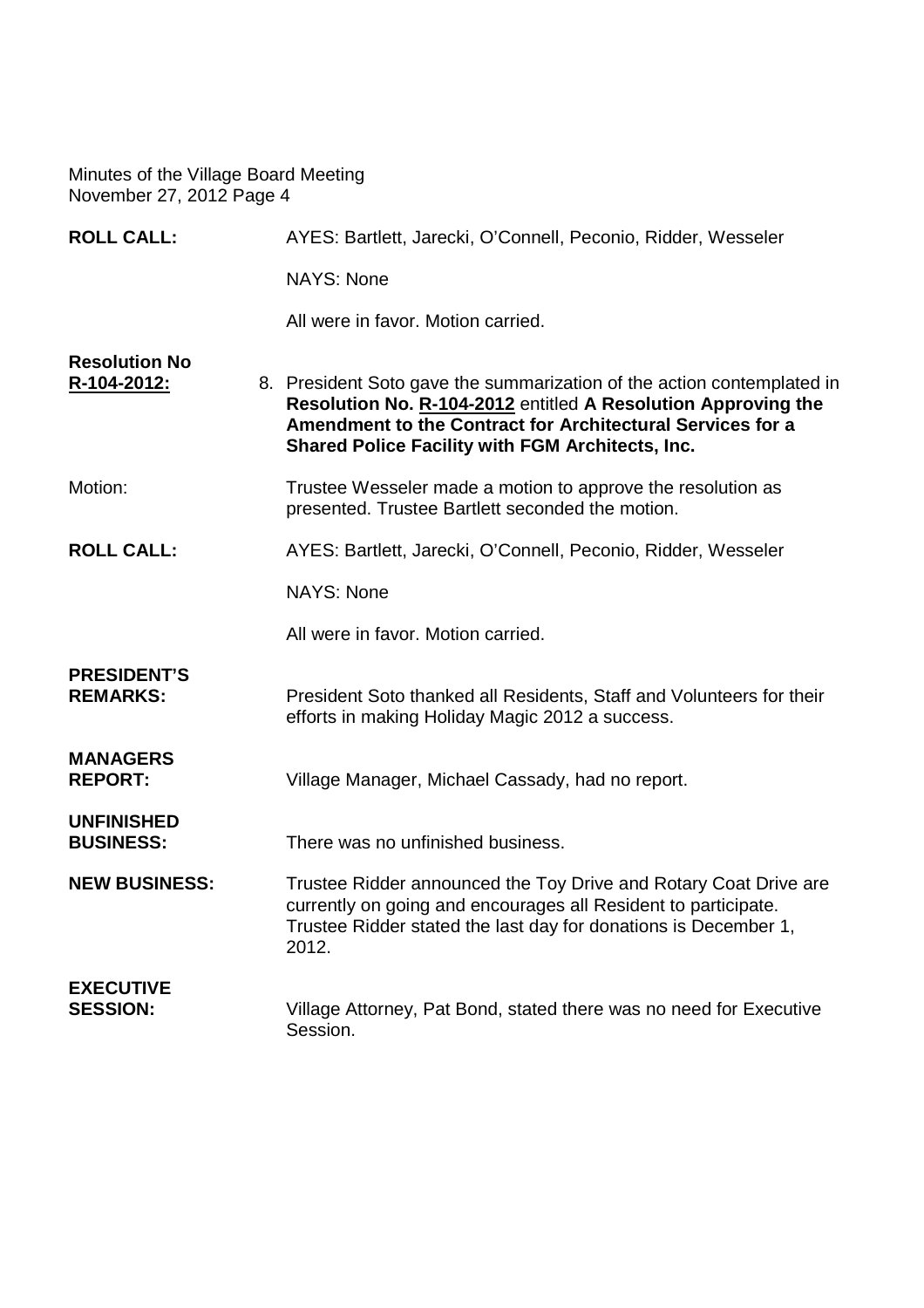#### **ADJOURNMENT:** Trustee O'Connell made a motion to adjourn the meeting. Trustee Wesseler seconded the motion.

All were in favor. Motion carried.

President Soto adjourned the meeting at 6:45 p.m.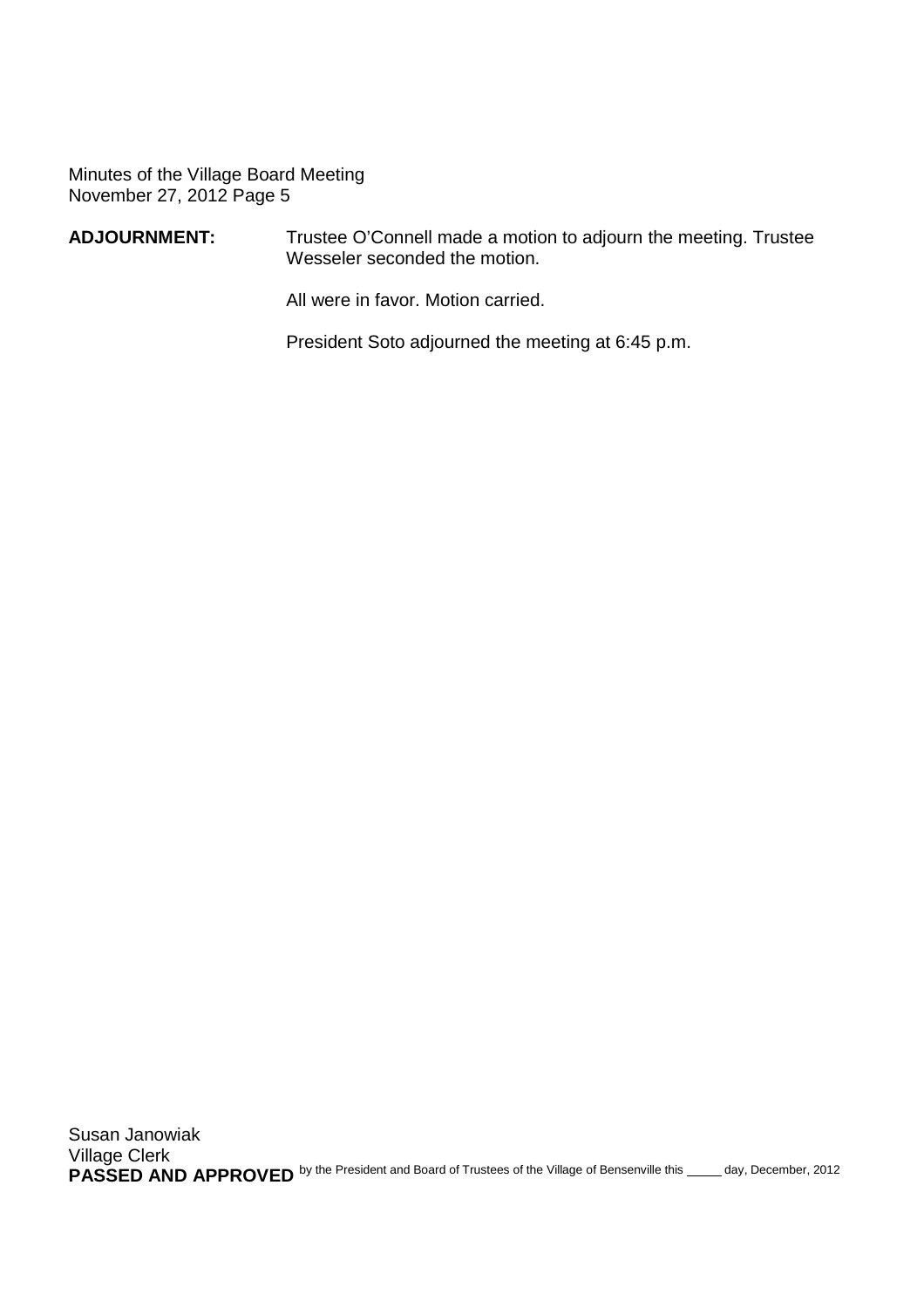#### **TYPE:** Ordinance **SUBMITTED BY:** Mike Cassady **DATE**: November 29, 2012

**DESCRIPTION:** An Ordinance Amending Section 3-15-2C (Purchase Orders) of the Bensenville Village Code Purchasing Procedure.

#### *SUPPORTS THE FOLLOWING APPLICABLE VILLAGE GOALS:*

*Safe and Beautiful Village Vibrant Major Corridors*

*X Financially Sound Village Enrich the lives of Residents Quality Customer Oriented Services Major Business/Corporate Center*

#### **BACKGROUND:**

As part of the budget process staff reviews all of the Budget and Financial Policies of the Village. As part of this review staff made recommendations on increasing staff purchasing authority. During the AF&L Committee discussion on November 27, 2012, the Committee agreed to increase the spending authority as recommended for Department Directors, but did not agree to increase the Village Manager's spending authority (vote 6-1).

#### **KEY ISSUES:**

Per the AF&L Committee recommendation, the attached Ordinance only applies to the Department Directors' spending authority. The Ordinance raises the Director spending authority from \$250 to \$2,500 to be consistent with our comparable communities (see attached) and relieve the administrative burden that often delays routine expenditures. This is consistent with our goal of streamlining processes to improve customer service.

All purchases will continue to be subject to Board review via the Warrant, all purchases between \$2,500 and \$10,000 will still require Village Manager approval, and all purchases over \$10,000 will still require Board approval.

**ALTERNATIVES:** Discretion of the Board.

**RECOMMENDATION:** Increase the spending authority of Department Directors from \$250 to \$2,500. This is consistent with the AF&L Committee recommendation from their November 27, 2012 meeting.

**BUDGET IMPACT:** None.

**ACTION REQUIRED:** Pass the Ordinance.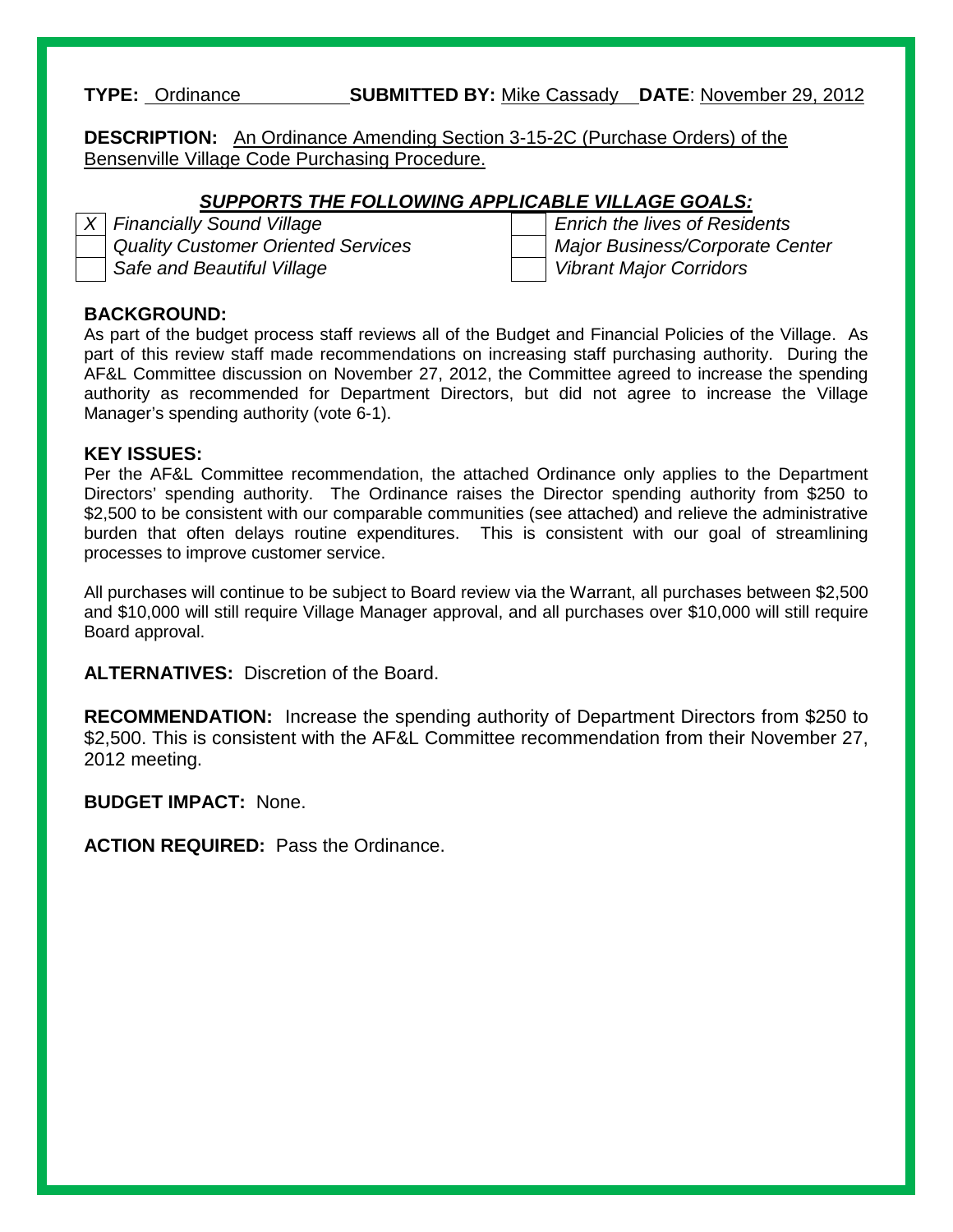|                           | Village   | Department |                                       |
|---------------------------|-----------|------------|---------------------------------------|
|                           | Manager   | Head       |                                       |
| <b>Schiller Park</b>      | 5,000.00  | 2,000.00   |                                       |
| Wood Dale                 | 10,000.00 | 1,000.00   |                                       |
| Lombard                   | 20,000.00 | 5,000.00   |                                       |
| Park District of Oak Park | 20,000.00 | 5,000.00   |                                       |
| <b>Morton Grove</b>       | 10,000.00 | 2,000.00   |                                       |
| <b>Franklin Park</b>      | 5,000.00  | 2,000.00   |                                       |
| Elmhurst                  | 20,000.00 | 5,000.00   |                                       |
| Addison                   | 10,000.00 |            |                                       |
| <b>Downers Grove</b>      | 15,000.00 | 4,000.00   |                                       |
| Bensenville               | 10,000.00 | 250.00     |                                       |
| Palatine                  | 20,000.00 |            | 1,000.00 3,000 deputy village manager |
| <b>Mount Prospect</b>     | 20,000.00 | 2,000.00   |                                       |
| Villa Park                | 10,000.00 | 5,000.00   |                                       |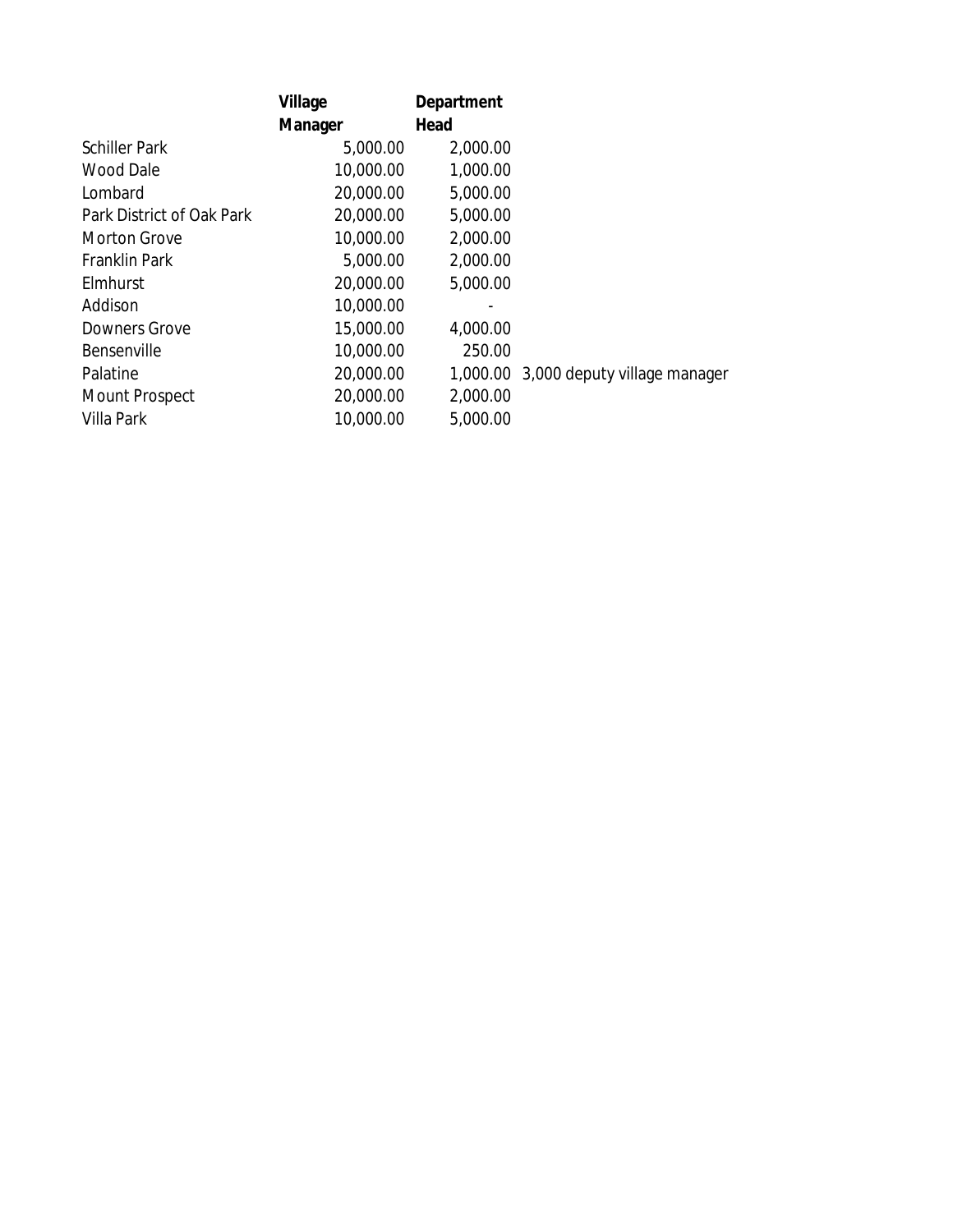#### **Ordinance**

#### AN ORDINANCE AMENDING THE BENSENVILLE VILLAGE CODE PURCHASING PROCEDURE

**BE IT AND IT IS HEREBY ORDAINED** by the President and Board of Trustees of the Village of Bensenville, Counties of DuPage and Cook, Illinois, as follows:

**SECTION ONE:** That Section 3-15-2-C of the Bensenville Village Code is hereby amended by the increase of the spending limit for Purchase Orders from two hundred fifty dollars to two thousand two hundred fifty dollars and the following language shall be inserted in lieu thereof:

"3-15-2:

C. Purchase Orders: Whenever a purchase order is in the amount greater than two thousand five hundred dollars (\$2,500.00), the village manager shall prepare a purchase order addressed to the successful bidder or vendor, directing him to supply the goods required in accordance with the terms agreed upon."

**SECTION TWO**: All Resolutions and Ordinances in conflict herewith are replaced to the extent of said conflict.

**SECTION THREE**: This Ordinance shall be in full force and effect from and after its passage, approval and publication in pamphlet form as provided by law.

PASSED AND APPROVED by the President and Board of Trustees at the Village of Bensenville, this 4th day December, 2012.

ATTEST:

Frank Soto, Village President

Susan Janowiak, Village Clerk

AYES:

NAYS:

ABSENT: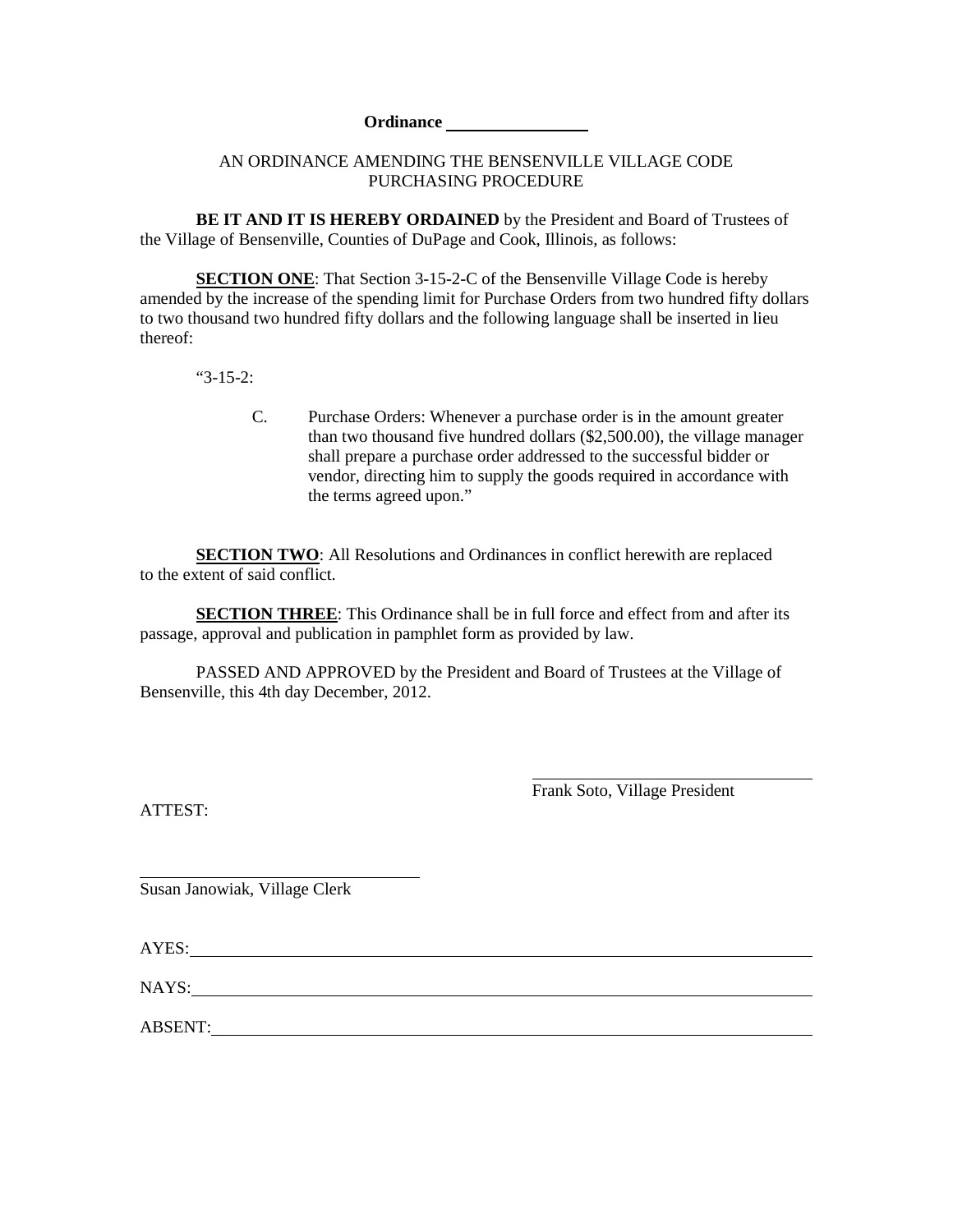| <b>TYPE:</b> Public Hearing / Ordinance <b>SUBMITTED BY:</b> Dan Di Santo |  |  | <b>DATE:</b> November 28, 2012 |
|---------------------------------------------------------------------------|--|--|--------------------------------|
|---------------------------------------------------------------------------|--|--|--------------------------------|

**DESCRIPTION:** Conduct the Public Hearing and Pass the Ordinance approving the Village of Bensenville Electric Power Aggregation Plan of Operation and Governance

# *SUPPORTS THE FOLLOWING APPLICABLE VILLAGE GOALS:*

*X Financially Sound Village X Enrich the lives of Residents Safe and Beautiful Village Vibrant Major Corridors*

*X Quality Customer Oriented Services Major Business/Corporate Center*

**COMMITTEE ACTION:** AF&L Standing Committee of the Board **COMMITTEL AUTION:** AT&L Standing Committee of the Board **DATE:** November 13, 2012 authorized the Energy Aggregation Program (vote 6-0)

# **BACKGROUND:**

On November 27, 2012 the Village Board opened the public hearing on the Village's draft Electric Power Aggregation Plan of Operation and Governance (Plan) and continued it to the December 4, 2012 meeting. The purpose of the Plan is to (1) provide for universal access to all eligible customers, (2) describe the demand management and energy efficiency services provided to customers, and (3) meet any requirements of the law. Prior to adoption of the plan, two public hearings must be held. The next step in the aggregation process is to close the public hearing and approve the Plan.

# **KEY ISSUES:**

Following adoption of the Plan, the Village can select an electric supplier and lock in a new electric rate. The Village is currently in the process of soliciting competitive bids. The bids are based on market rates for electricity the day the bids are due. As such, the bids are due to the Village by 1:30PM on December 11, and the Village Board will select the winning vendor later that evening. Given market volatility, it is possible that the staff recommendation will be to reject all bids if they do not achieve reasonable savings. After selecting the preferred vendor, there is a 60-day period where residents and small businesses are given the opportunity to opt-out of the aggregation program.

A summary of the timeline is as follows:

- Close the Public Hearing on the Plan of Operation and Governance (Dec 4)
- Approval of the Plan of Operation and Governance (Dec 4)  $\mathbf{r}$
- Bids due by alternative energy suppliers (Dec 11)
- The Village selects the winning bid for electricity (Dec 11)
- Customers are informed that they have the right to opt-out of the program (Dec-Feb)  $\mathbf{r}$
- New rate takes effect (Feb)

# **ALTERNATIVES:**

Discretion of the Board

# **RECOMMENDATION:**

Conduct the public hearing and approve the Plan of Operation and Governance.

# **BUDGET IMPACT:**

N/A

# **ACTION REQUIRED:**

Conduct the public hearing and pass the Ordinance approving the Plan of Operation and Governance.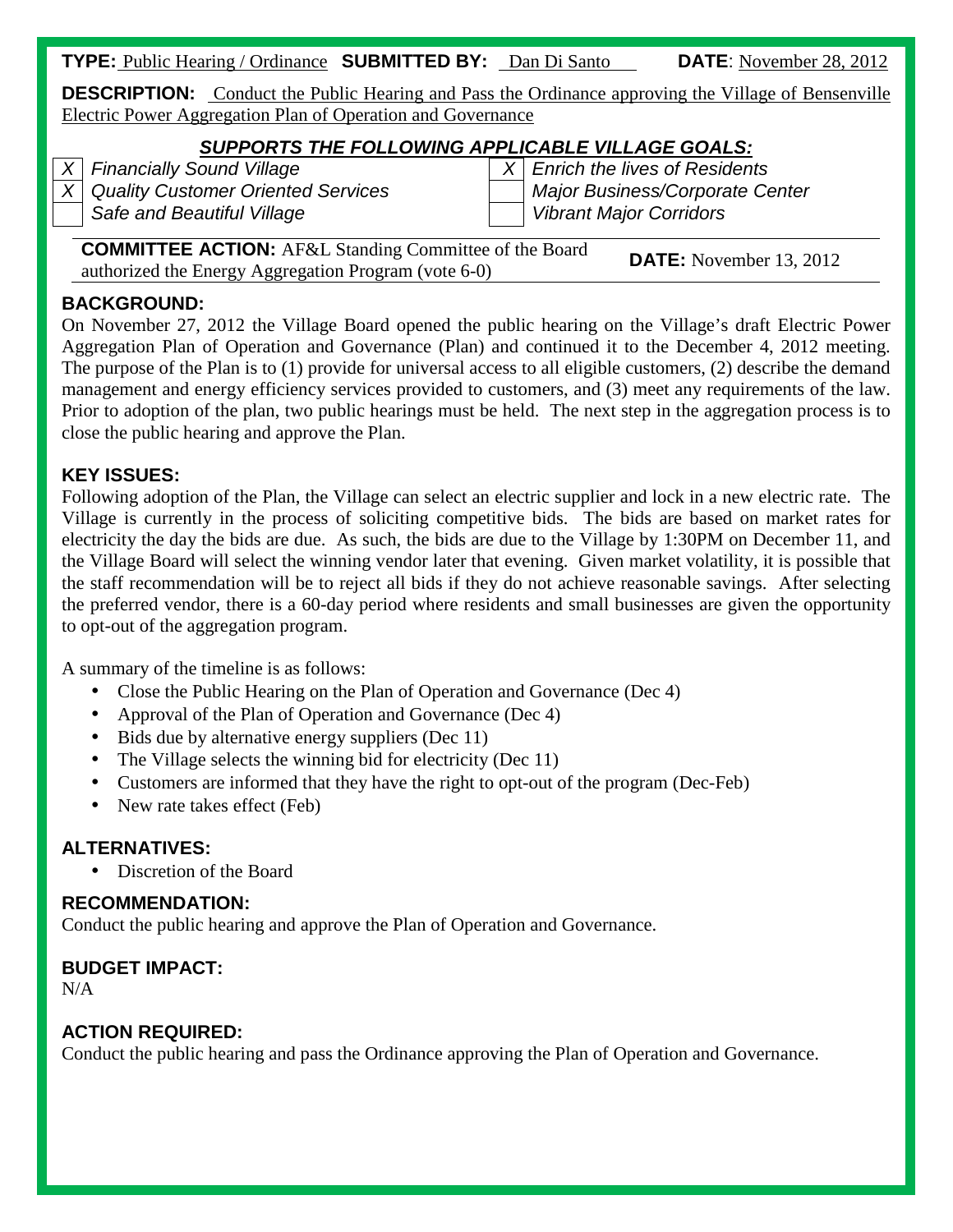#### **ORDINANCE NO. \_\_\_**

#### **AN ORDINANCE APPROVING THE VILLAGE OF BENSENVILLE ELECTRIC POWER AGGREGATION PLAN OF OPERATION AND GOVERNANCE**

**WHEREAS,** the Village of Bensenville (hereinafter referred to as "Village") is a non-home-rule Illinois municipality organized and existing under the Illinois Municipal Code, 65 ILCS 5/1-1-1 *et seq.*; and

**WHEREAS,** the Illinois Power Agency Act, 20 ILCS 3855/1-92 (the "Act"), authorizes municipalities to adopt programs for the aggregation of residential and small commercial retail electrical loads located within the municipality ("Electricity Aggregation Program") and to solicit bids and enter into service agreements to facilitate for those loads the sale and purchase of electricity and related services and equipment pursuant to the Act; and

**WHEREAS,** the Village may operate an Electricity Aggregation Program under the Act as an "opt-out" program, whereby residential and small commercial retail customers may choose not to participate in the program, if authorized by referendum pursuant to the requirements of the Act; and

**WHEREAS,** the Village submitted the public question of whether the Village should operate the Electricity Aggregation Program as an opt-out program in a referendum on November 6, 2012, and the referendum passed by a majority vote of the electors voting on the public question; and

**WHEREAS,** the Village has amended its Village Code to authorize the aggregation of residential and small commercial retail electrical loads located within the corporate limits of the Village of Bensenville for the purpose of soliciting bids and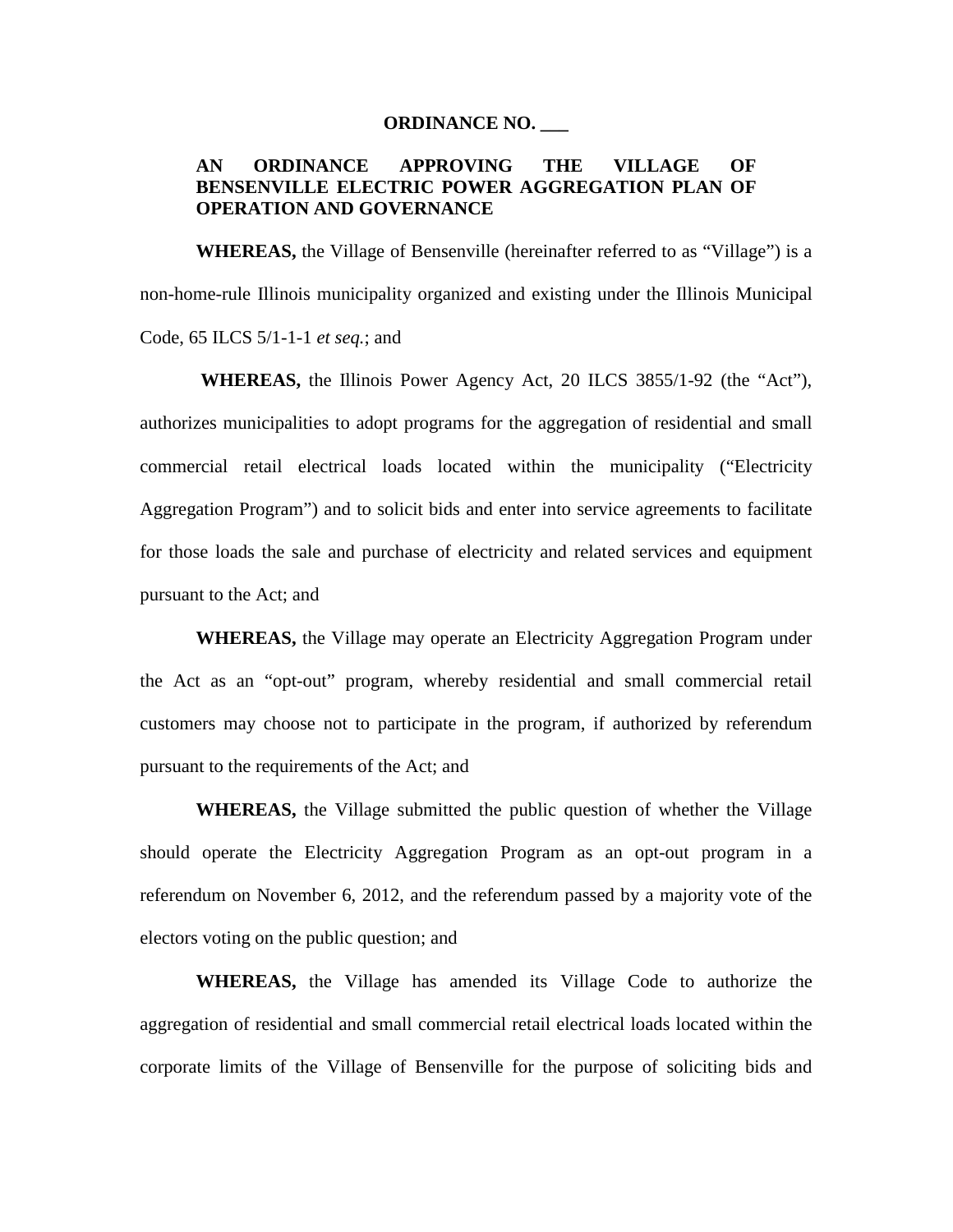entering into service agreements to facilitate for such aggregated loads the sale and purchase of electricity and related services and equipment;

**WHEREAS,** the Act and the Village Code require the Village of Bensenville to develop a Plan of Operation and Governance (Plan) for the Aggregation Program and conduct two public hearings prior to approval of the Plan;

**WHEREAS,** the Village, after publishing newspaper notice as required by the Act, has held the public hearings required by the Act on November 27, 2012 and December 4, 2012;

**WHEREAS,** the corporate authorities hereby find that it is in the best interest of the Village to approve the Village of Bensenville Electric Power Aggregation Plan of Operation and Governance attached hereto as Exhibit A; and

#### **THEREFORE, BE IT ORDAINED BY THE VILLAGE PRESIDENT AND VILLAGE BOARD OF TRUSTEES OF THE VILLAGE OF BENSENVILLE, DUPAGE AND COOK COUNTIES, ILLINOIS, DULY ASSEMBELED AT A REGULAR MEETING, AS FOLLOWS:**

**SECTION ONE:** The foregoing recitals set forth above are true and correct and incorporated herein by reference.

**SECTION TWO:** The Corporate Authorities of the Village of Bensenville hereby approve and adopt the Electric Power Aggregation Plan of Operation and Governance that is attached as Exhibit A to this Ordinance. The Village's Electric Power Aggregation Program shall be operated and governed in accordance with said Plan of Operation and Governance, the applicable provisions of the Illinois Power Agency Act and any applicable rules and regulations that are now or in the future adopted pursuant to the Act.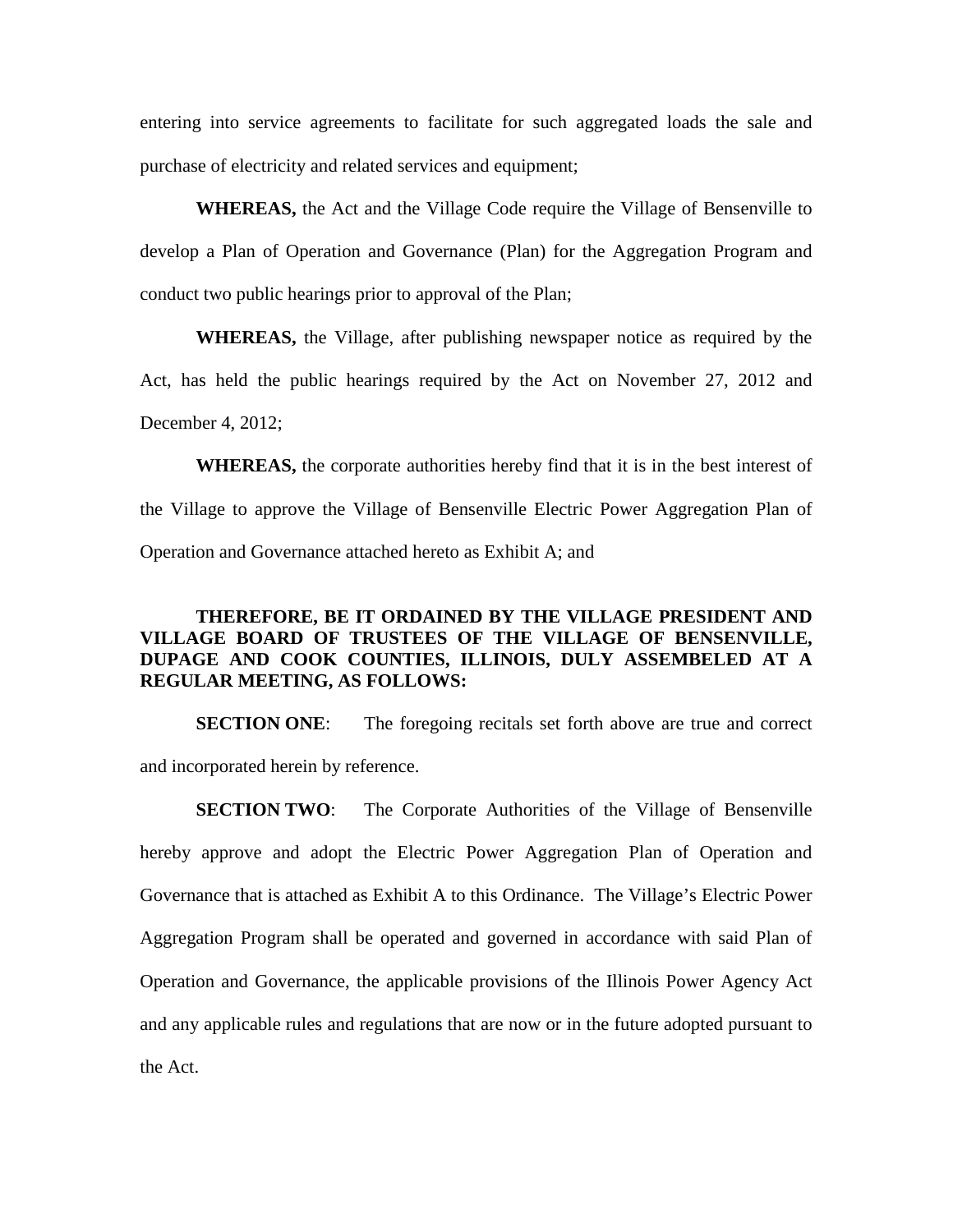**SECTION THREE:** If any provision of this Ordinance, or the applications of any provision of this Ordinance, is held unconstitutional or otherwise invalid, such occurrence shall not affect other provisions of this Ordinance, or their application, that can be given effect without the unconstitutional or invalid provision or its application. Each unconstitutional or invalid provision, or application of such provision, is severable, unless otherwise provided by this Ordinance.

**SECTION FOUR:** This Ordinance shall be in full force and effect from and after its passage and approval as required by law.

**SECTION FIVE:** The specific terms and conditions of this Ordinance shall prevail against other existing ordinances of the Village to the extent there may be any conflict.

PASSED this 4<sup>th</sup> day of December, 2012.

AYES: \_\_\_\_\_\_\_\_\_\_\_\_\_\_\_\_\_\_\_\_\_\_\_\_\_\_\_\_\_\_\_\_\_\_\_\_\_\_\_\_\_\_\_\_\_\_\_\_\_\_\_\_\_\_\_\_\_\_\_\_

NAYS:\_\_\_\_\_\_\_\_\_\_\_\_\_\_\_\_\_\_\_\_\_\_\_\_\_\_\_\_\_\_\_\_\_\_\_\_\_\_\_\_\_\_\_\_\_\_\_\_\_\_\_\_\_\_\_\_\_\_\_\_

ABSENT:

APPROVED this  $4<sup>th</sup>$  day of December, 2012.

SIGNED:

Frank Soto, Village President

ATTEST:

Susan V. Janowiak, Village Clerk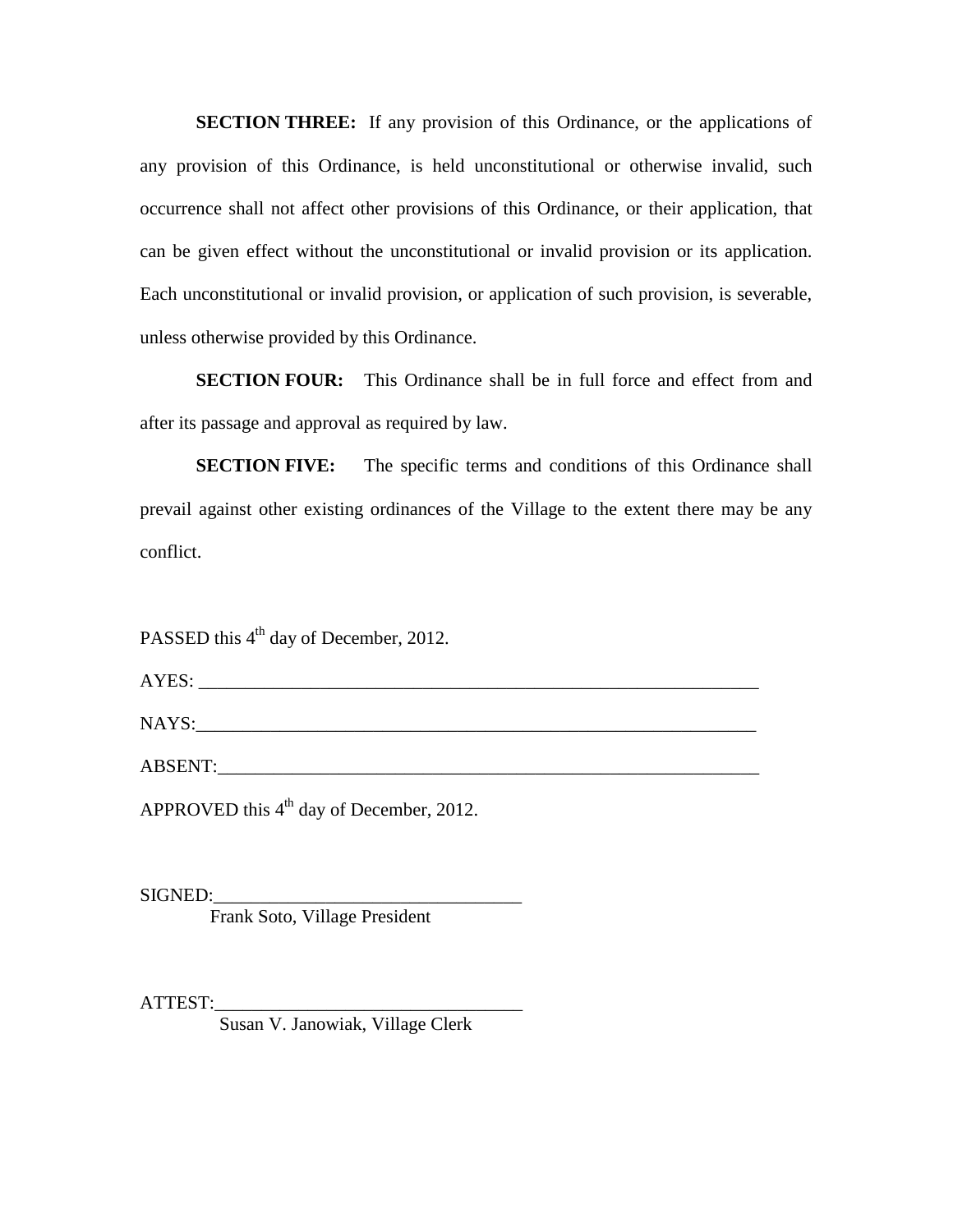# **VILLAGE OF BENSENVILLE**

**ELECTRIC POWER AGGREGATION PLAN OF OPERATION AND GOVERNANCE December 4, 2012**



**VILLAGE of BENSENVILLE Electric Power Aggregation Plan of Operation and Governance**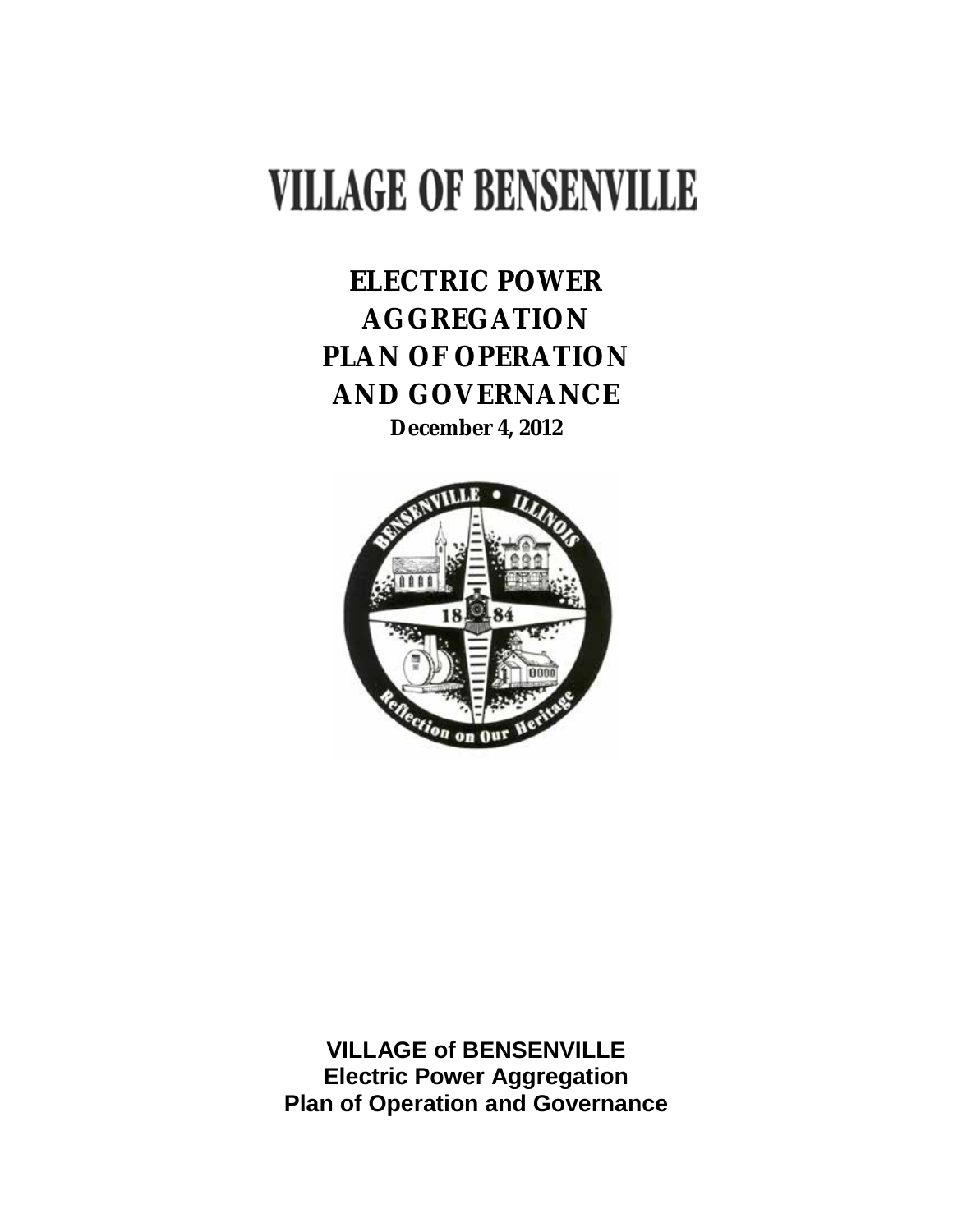#### I. INTRODUCTION

Public Act 96-1076 amended the Illinois Power Agreement Act by adding Section 1- 92 to Chapter 20, Act 3855 of the Illinois Compiled Statutes ("the Act") and allowed the Corporate Authorities of a municipality to adopt an ordinance in accordance with the Act to aggregate electrical loads for residential and small commercial retail customers within the corporate limits of the municipality on an opt-out or opt-in program. The Act further authorized a municipality to select suppliers of retail electric supply, solicit bids and enter into service agreements to facilitate the sale and purchase of electricity and related services. The legislation authorized the Illinois Power Agency ("IPA") to assist a municipality in developing a plan of operation and governance.

Large industrial and commercial consumers with sophisticated electric operations use their size and expertise to obtain lower electric power rates. Individual residential and small commercial retail consumers are typically unable to obtain significant price reductions since they lack the same bargaining power, expertise and the economies of scale enjoyed by larger consumers. Aggregation, the combining of multiple electric loads, provides the benefits of retail electric competition for consumers with lower electric usage.

Municipal aggregation, the combining of multiple retail electric loads of customers by a municipality, provides the means through which municipal residential and small commercial retail customers may obtain economic benefits of Illinois' competitive retail electric market. The Bensenville Aggregation Program ("Aggregation Program") combines the electric loads of residential and small commercial retail customers to form a buying group ("Aggregation Group"). The Village of Bensenville ("Village") will act as purchasing agent for the Aggregation Group. Therefore, the Village will be a Municipal or Governmental Aggregator, as described by Illinois law and the rules established by authorized agencies, and shall act on behalf of Commonwealth Edison Company, an affiliate of Exelon Corporation (herein referred to as "ComEd" or "Commonwealth Edison") in the Village to obtain the best Aggregation Program for the Members of the Aggregation Group.

#### II. PROCESS

On November 6, 2012, in accordance with the requirements of the Act, Bensenville voters approved a referendum to operate an Aggregation Program as an "opt-out" program. Under the opt-out program, all ComEd residential and small commercial retail customers in the Village are automatically included as participants in the Program unless they opt-out of the Program by providing written notice of their intention not to participate as a part of the Aggregation Group. As required by state law, the Corporate Authorities of the Village duly passed an Ordinance which authorized submitting to the Village's electorate the determination whether or not the Aggregation Program shall operate as an opt-out program. Following the approval of the referendum by the electorate, the Village passed Ordinance number 77-2012 on November 20, 2012 authorizing the Village to aggregate electric loads for residential and small commercial retail customers in the Village and implement an optout program.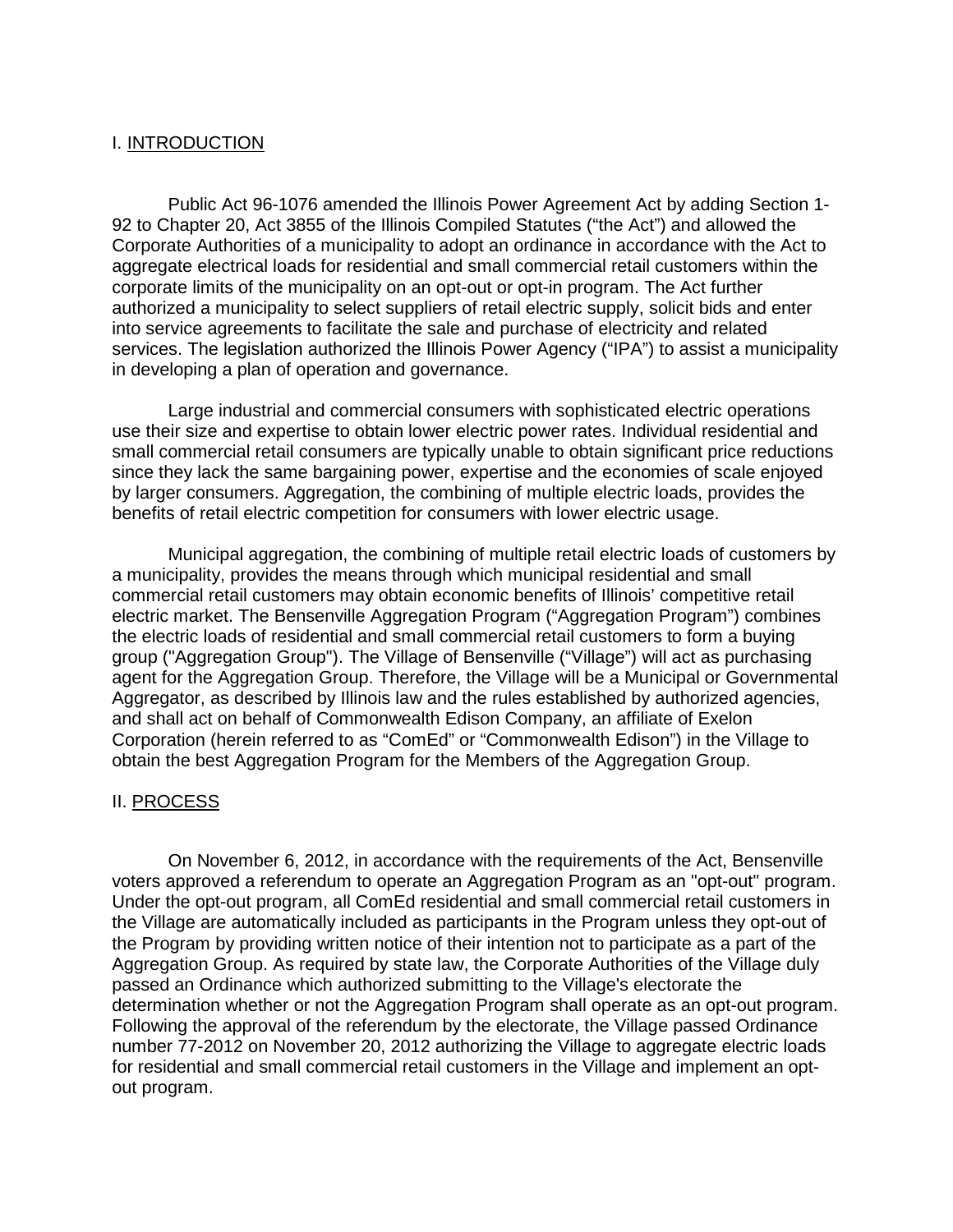In addition to passing the required ordinances by the Corporate Authorities, the Village may also be required to comply with various rules and regulations established by authorized agencies of the State of Illinois. The Village shall promptly file any application and comply with any applicable rules and regulations that may be required by Illinois law for certification as a Municipal Aggregator and to operate the Aggregation Program under the Act. As required by the Act, the Corporate Authorities developed and approved this Aggregation Plan of Operation and Governance ("Plan"). Before adopting this Plan and as required by the Act, the Corporate Authorities duly published a notice in the Daily Herald, a newspaper of general circulation in the Village, of public hearings to be held on November 27, 2012 at 6:30 P.M. The public hearings were held by the Corporate Authorities at Village Hall and provided the residents of the Village a meaningful opportunity to be heard regarding the Aggregation Program and this Plan. The Corporate Authorities considered the concerns of the residents and information disclosed at the hearings in the development of this Plan. The opt-out notice for the Aggregation Program shall be provided in advance to all eligible electric customers in the Village upon approval of this Plan according to the opt-out disclosure program developed by the Village. The opt-out notice and disclosures shall comply with the Act and all applicable rules and regulations of any authorized agency in the State of Illinois and shall fully inform such customers in advance that they have the right to opt-out of the Aggregation Program. The opt-out notice shall disclose all required information including but not limited to the rates, terms and conditions of the Program and the specific method to opt-out of the Program.

By majority vote of the Corporate Authorities, the Village may select a Retail Electric Supplier ("RES" or "Provider") to provide the electric power for the Bensenville Aggregation Program according to the terms of a written service agreement entered into by and between the Provider and the Village. By majority vote of the Corporate Authorities, the Village may determine not to enter into a service agreement with any Provider and in such event the Aggregation Group shall continue to purchase electric power through Commonwealth Edison. If the Corporate Authorities enter into a service agreement with a Provider, Commonwealth Edison will continue to provide and service delivery of the electricity purchased from the Provider, and metering, repairs and emergency service will continue to be provided by Commonwealth Edison. The Corporate Authorities have determined that each participant in the Aggregation Group shall receive a single monthly bill from Commonwealth Edison under applicable tariffs.

#### III. DEFINITIONS

In order to clarify certain terminology, the following terms as used in this Plan shall have the meanings set forth below:

"Aggregation Group" shall mean all the residential and small commercial retail customers of ComEd in the corporate limits of the Village that have not opted out of the Program and are permitted under the terms of the Act to participate in the Program.

"Aggregation Program" or "Program" means the program developed and implemented by the Village of Bensenville, as a Municipal Aggregator under the Act, to provide ComEd residential and small commercial retail customers in the Village with retail electric generation services.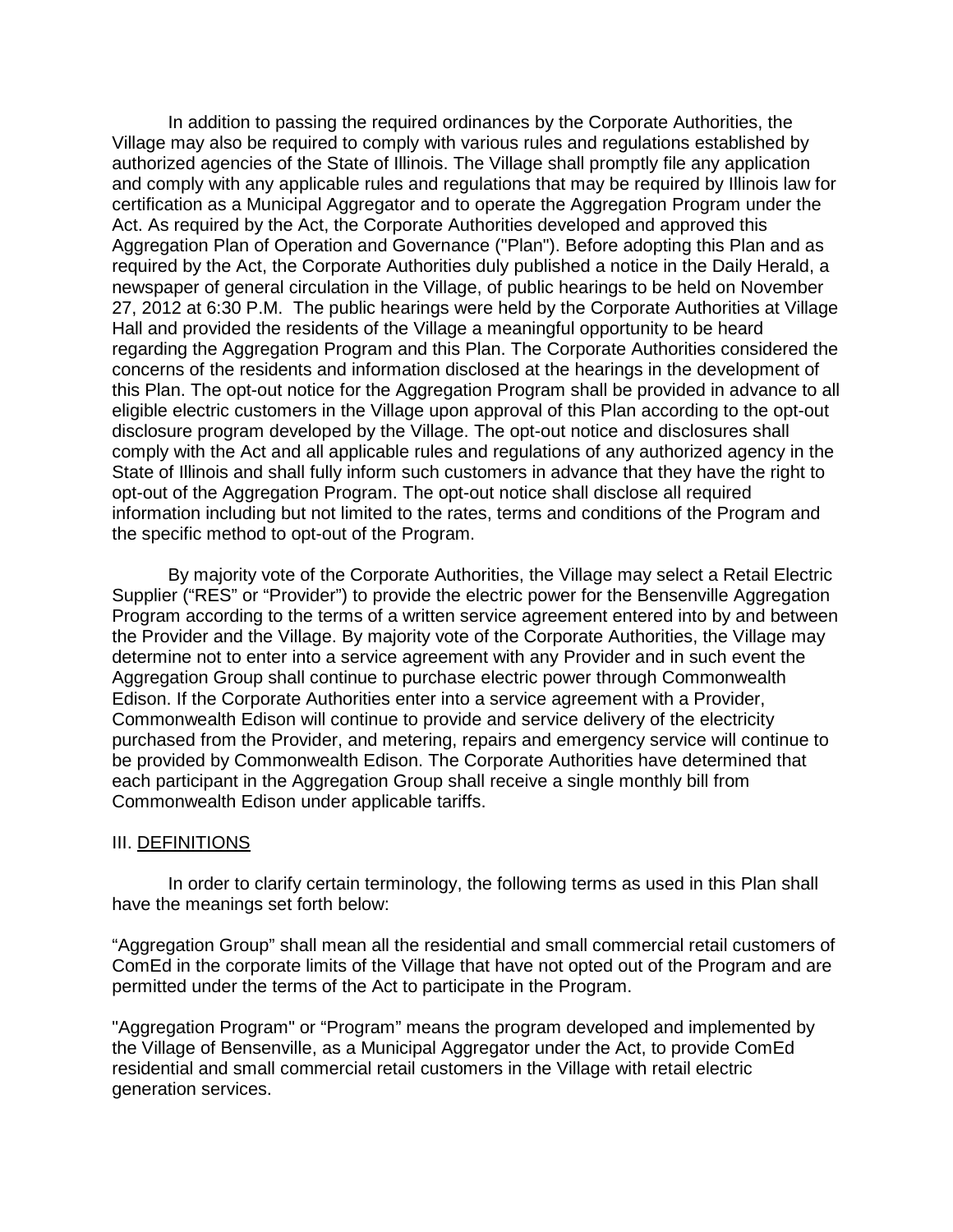"Municipal Aggregator" means the Village operating an Aggregation Program under the legislative authority granted the Village to act as an aggregator to provide a competitive retail electric service to residential and small commercial retail customers of ComEd in the Village. Pursuant to the Act, an Aggregator is not a public utility or an alternative retail electric supplier.

"Member" means a person or legal entity enrolled in the Bensenville Municipal Aggregation Program for competitive retail electric services and a member of the Aggregation Group.

"Retail Electric Supplier" ("RES" or "Provider") means an entity certified by all required authorities of the State of Illinois to provide competitive retail electric supply service(s), and which is duly selected by the Village to be the entity responsible to provide the required retail electrical supply service related to an Aggregation Program as defined in the Act, Village Ordinances and applicable rules and regulations of any authorized agency of the State of Illinois and has duly executed a Power Supply Agreement with the Village.

#### IV. OPERATIONAL PLAN:

#### A. Aggregation Services

1. Provider: The Village of Bensenville will use a competent entity as a Provider to perform and manage aggregation services for Members of the Aggregation Program. The Provider shall provide adequate, accurate, and understandable pricing, terms and conditions of service, including but not limited to no switching fees and the conditions under which a Member may opt-out without penalty. The Provider must provide the Village, upon request, an electronic file containing the Members usage, charges for retail supply service and such other information reasonably requested by the Village.

2. Database: The Retail Electric Supplier shall create and maintain a secure database of all Members. The database shall include the name, address, Commonwealth Edison account number, and Retail Electric Suppliers' account number of each active Member, and other pertinent information such as rate code, rider code (if applicable), most recent 12 months of usage and demand, and meter reading cycle. The database should be updated at least quarterly. Accordingly, the Provider will develop and implement a program to accommodate Members who (i) leave the Aggregation Group due to relocation, opting out, etc. (ii) decide to join the Aggregation Group; (iii) relocate anywhere within the corporate limits of the Village, or (iv) move into the Village and elect to join the Aggregation Group. This database shall also be capable of removing a Member from the Aggregation Group who has duly opted out of the Program. The Provider will use this database to perform audits for clerical and mathematical accuracy of Member electric supply bills. The Provider will make the database available to the Village at any time the Village requests it.

3. Member Education: The Provider shall develop and implement, with the assistance of the Village, as the Village may determine in its sole discretion, an educational program that generally explains the Aggregation Program to all residential and small commercial retail customers in the Village and the Aggregation Group, provides updates and disclosures mandated by Illinois law and applicable rules and regulations, and implements a process to allow any Member the opportunity to opt out of the Aggregation Program according to the terms of the Power Supply Agreement. See Appendix A for further details.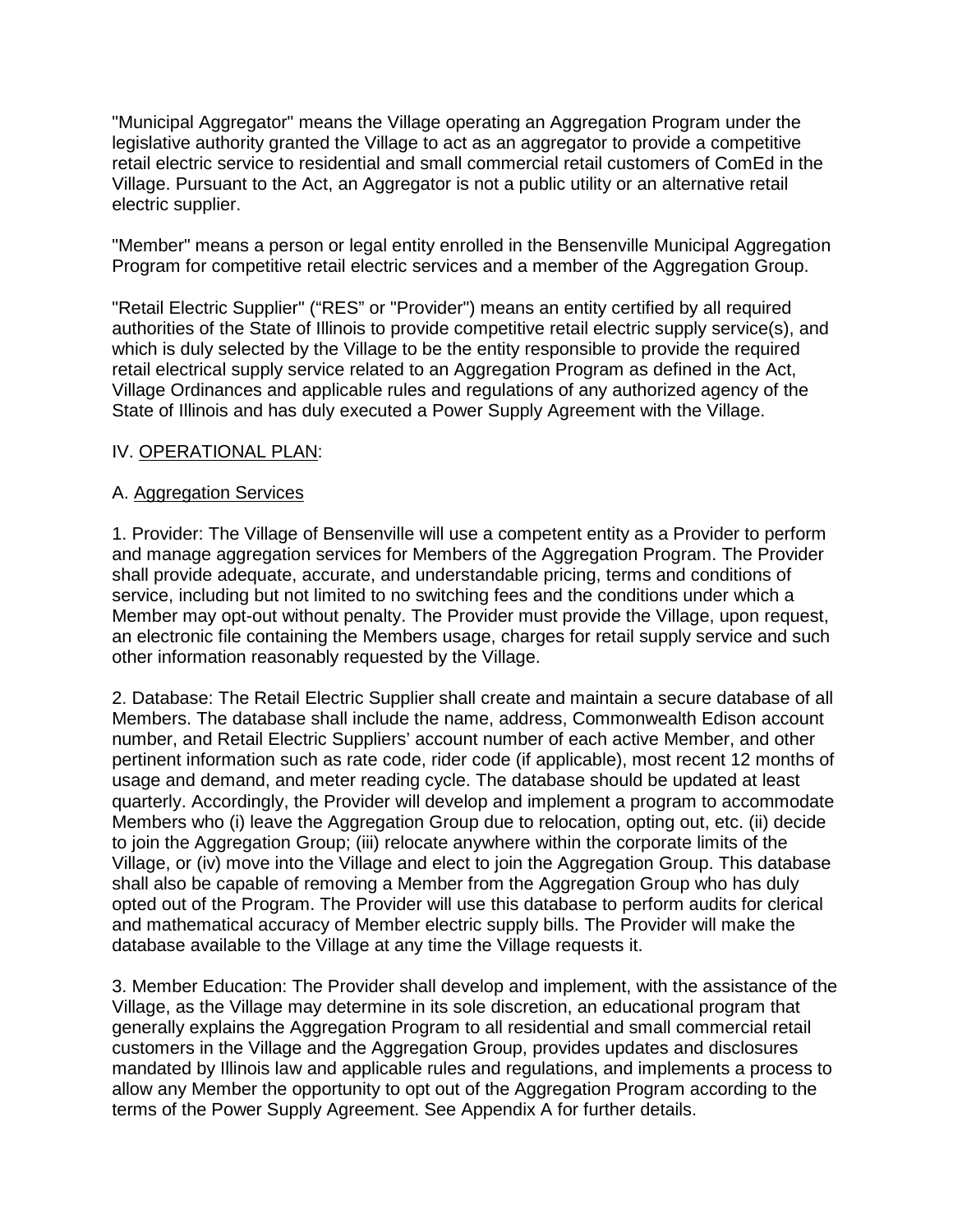4. Customer Service: Provider shall hire and maintain an adequate customer service staff and develop and administer a written customer service process that will accommodate Member inquiries and complaints about billing and answer questions regarding the Aggregation Program in general. This process will include a description of how telephone inquiries will be handled, either internally or externally, how invoices will be prepared, how Members may remit remittance payment, and how collection of delinquent accounts will be addressed. The Provider and the Village will enter into a separate customer service plan agreement or the terms shall be included in the Power Supply Agreement.

5. Billing: Commonwealth Edison will provide a monthly billing statement to each Member which shall include the charges of the Provider, and the Provider will not charge any additional administrative fee.

6. Compliance Process: The Provider shall develop internal controls and processes to ensure that the Village remains in good standing as a Municipal Aggregator and ensure that the Village and the Program complies with the Act and all applicable laws, rules and regulations, as they may be amended from time to time. It will be the Provider's responsibility to timely deliver reports at the request of the Village that will include (i) the number of Members participating in the Program; (ii) a savings estimate or increase from the previous year's baseline; (iii) such other information reasonably requested by the Village; (iv) comparison of the Members' charge for the supply of electricity from one designated period to another identified by the Village. The Provider shall also develop a process to monitor and shall promptly notify the Village in writing of any changes or amendments to the Act or any laws, rules or regulations applicable to the Aggregation Program.

7. Notification to Commonwealth Edison: The residential and small commercial retail customers of ComEd in the Village that do not opt-out of the Aggregation Program will be enrolled automatically in the Aggregation Program by the Provider. Members of the Aggregation Group will not be asked to take affirmative steps to be included in the Aggregation Group. To the extent that ComEd requires notification of participation; the Provider shall provide such notice to ComEd. The Provider will inform ComEd from time to time through electronic means any new members that it is enrolling into the Aggregation Group.

8. Plan Requirements: Pursuant to the Act, the Provider selected by the Village and the Village shall:

a. Provide for universal access to all applicable residential customers and equitable treatment of applicable residential customers;

b. Describe demand management and energy efficiency services to be provided to each class of customers;

c. Meet any requirements established by law concerning aggregated service offered pursuant to the Act.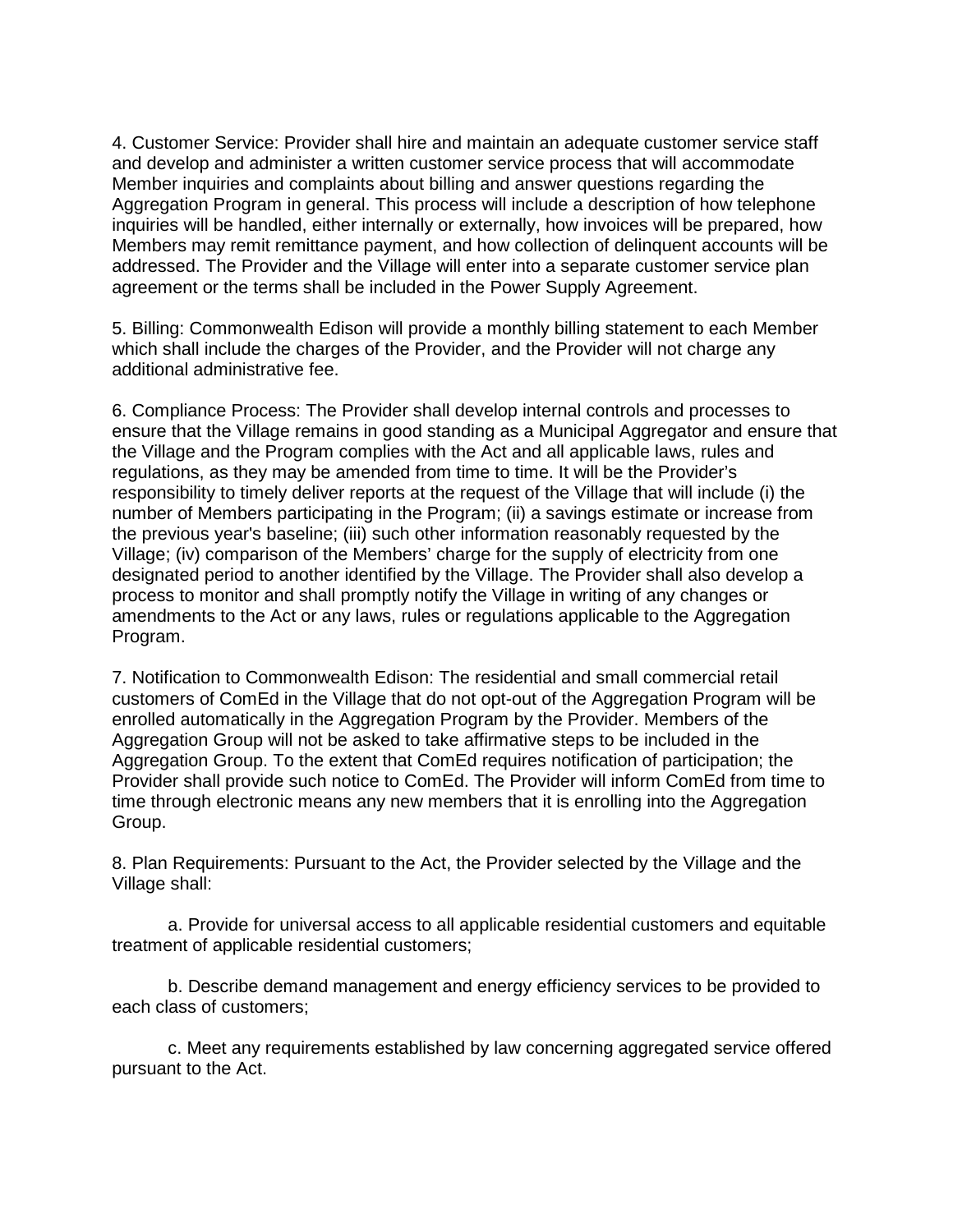9. Solicitation of Bids: Pursuant to the requirements of the Act, the process of soliciting bids for electricity and related services and awarding power supply agreements for the purchase of electricity and other related services by the Village, shall be conducted in the following manner:

a. The Corporate Authorities of the Village may solicit bids for electricity and other related services.

b. Notwithstanding Section 16-122 of the Public Utilities Act and Section 2HH of the Consumer Fraud and Deceptive Business Practices Act, an electric utility that provides residential and small commercial retail electric service in the Village must, upon request of the Corporate Authorities of the Village, submit to the requesting party, in an electronic format, those names and addresses of residential and small commercial retail electrical retail customers in the Village that are reflected in the electrical utilities records at the time of the request and such other information required by the Act or any applicable rule or regulation of an authorized Illinois agency.

c. The Village, upon receiving customer information from an electric utility shall be subject to the limitations on the disclosure of that information described in Section 16-122 of the Public Utilities Act and Section 2HH of the Consumer Fraud and Deceptive Practices Act, and an electric utility providing such information shall not be held liable for any claims arising out of the provision of information pursuant to this Section and the Act.

#### B. Power Supply Agreement

The Corporate Authorities of the Village and the Provider shall duly execute and enter into a Power Supply Agreement to serve the Aggregation Group.

#### C. The Village of Bensenville's Retail Electric Supplier

The Village may require the Provider to satisfy each of the following requirements in the Power Supply Agreement:

- Have sufficient sources of power to provide retail firm power to the Aggregation  $\mathcal{L}^{\text{max}}$ Group.
- e i Maintain a license as a Federal Power Marketer with the Federal Energy Regulatory Commission.
- $\mathbf{r}$ Maintain a certification from the State of Illinois as a certified retail electric supplier and any and all other licenses or certifications required by Illinois law.
- Register as a retail electric supplier with ComEd.  $\mathbf{r} = \mathbf{r}$
- Maintain a Service Agreement for Network Integration Transmission Service under Open Access Transmission Tariff.
- Maintain a Service Agreement under Illinois Market-based Rate Tariff.
- Maintain the necessary corporate structure to sell retail firm power to the ComEd residential and small commercial retail customers in the Village and the Aggregation Group.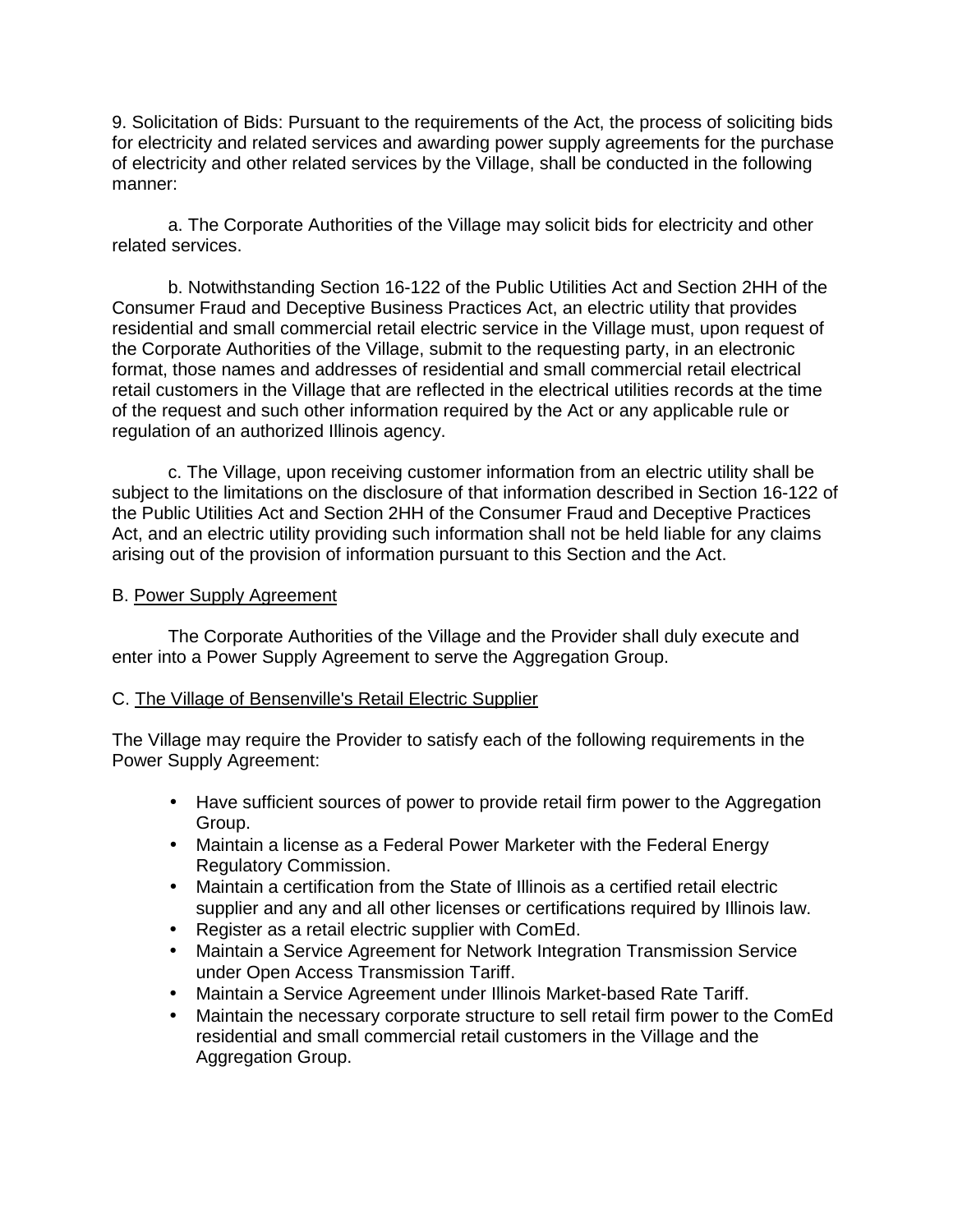- $\mathbf{r}$ Maintain an Electronic Data Interchange computer network that is fully functional at all times and capable of handling the ComEd residential and small commercial retail electric customers in the Village and the Aggregation Group.
- Maintain the marketing ability to reach all ComEd residential and small commercial retail customers in the Village to educate them on the terms of the Aggregation Program and the Act.
- Maintain a call center capable of handling calls from Members of the Aggregation  $\mathcal{L}^{\text{max}}$ Group.
- Maintain a local or toll-free telephone number for customer service and  $\mathbf{r} = \mathbf{r}$ complaints related to the Village's Aggregation Program.
- Agree in a binding written agreement between the Village and the Provider to hold the
- Village financially harmless and fully indemnifying the Village from any and all financial obligations arising from supplying power to the Aggregation Group.
- Satisfy the credit requirements of the State of Illinois and the Village.
- Have the binding authority (to the satisfaction of legal counsel for the Village) to execute the Power Supply Agreement with the Village and be fully bound by all of its terms and conditions.
- Assist the Village in filing all reports required by the Act and any applicable law, rule or regulation, as may be amended form time to time.
- Assist the Village in developing a Consumer Education Plan.
- Assist the Village in developing a smart-meter program

#### D. Activation of Service

After a notice is mailed to all residential and small commercial retail electric customers in the Village providing an opportunity to opt out of the Program within a specific period of time, all customers who do not opt out in writing will be automatically enrolled in the Program. Customer enrollment with the Provider will occur thereafter without further action by the customer on terms set forth in the Power Supply Agreement and according to the retail tariffs of Commonwealth Edison.

#### E. Changes, Extension or Renewal of Service

The Power Supply Agreement with the Provider will provide when service shall begin and end. If the Power Supply Agreement is extended or renewed, Members will be notified as to any change in rates or service conditions and other information required by law. The Power Supply Agreement shall describe the terms upon which a Member or non-member will be given an opportunity to opt into or out of the Program, and reasonable notice will be provided as required by the Act or any applicable law. Members who opt-out will also be notified of their right to select an alternate retail electric supplier and of their ability to return to ComEd provided supply service.

#### F. Termination of Service

The Program may be terminated by an ordinance approved by a majority of the Village Board. In the event that any Power Supply Agreement is terminated for any reason prior to the end of the scheduled term, each Member of the Aggregation Group will receive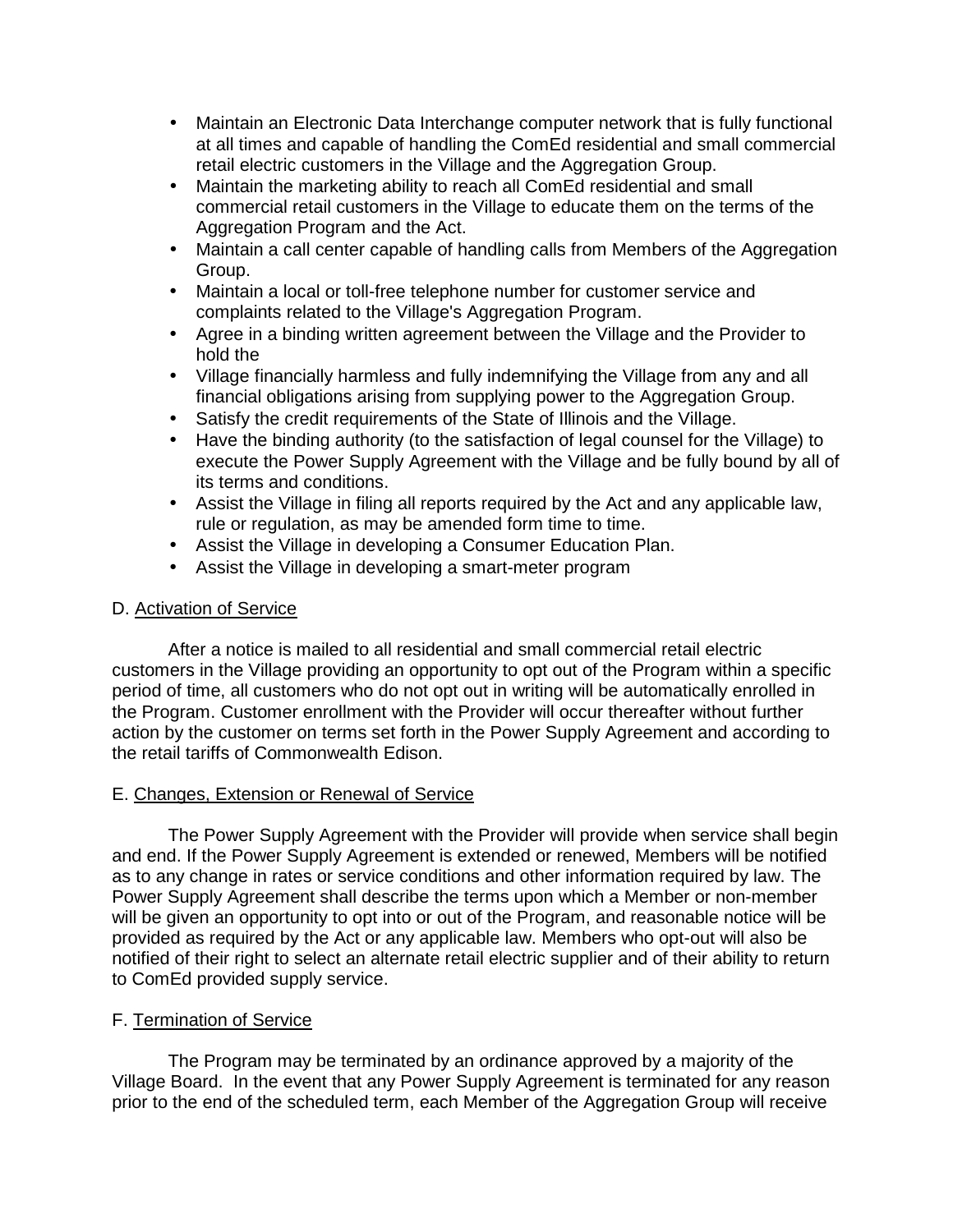prompt written notification of termination of the Program at least sixty (60) days prior to termination of service under the Agreement. If the Agreement is not extended or renewed, Members will be notified in a manner determined by the Village and any applicable law, prior to the end of any service. Members will also be notified of their right to select an alternate retail electric supplier and of their ability to return to ComEd provided supply service upon termination of the Agreement.

#### G. Opt-In Procedures

ComEd residential and small commercial retail customers will be automatically enrolled in the Aggregation Program after any opt-out period has expired, unless they timely call the Provider's 800 number and/or return in writing a form to be provided notifying the Provider that they do not want to participate in the Aggregation Program. The Provider shall provide special notice directly to categories of ComEd customers as the Village may direct, and inform such customers of specific potential consequences of their change from existing service from ComEd to the Program, including but not limited to (i) space heating customers, (ii) Real Time (Hourly) pricing customers, (iii) customers using an electrical supplier other than ComEd or the Provider. ComEd residential and small commercial retail customers in the Village may request to join the Aggregation Group after the expiration of any enrollment period by contacting the Provider, who shall accept them into the Aggregation Program, subject to written policies mutually agreed upon between the Village and the Provider in the Power Supply Agreement. The agreed upon policy shall be consistent with ComEd's supplier enrollment requirements. Members of the Aggregation Group who move from one location to another within the corporate limits of the Village shall continue as a Member of the Aggregation Group.

#### H. Opt-out Procedures

ComEd residential and small commercial retail customers in the Village may opt-out of the Aggregation Program at any time during the opt-out period. The Provider may or may not charge an early termination fee. Members of the Aggregation Group will be allowed to switch to a different electric supplier after the expiration of the opt-out period on the terms set forth in the Power Supply Agreement but at least shall be allowed to opt-out every three years. Requirements for notification of intent to opt-out of the Aggregation Group shall be set forth in the Power Supply Agreement. Consumers who opt-out of the Aggregation Group will not be switched from their current supplier or their applicable to ComEd's Standard Service Offer, until the consumer selects an alternate generation supplier. As required by the Act, it shall be the duty of the Village or the Provider if so provided in the Power Supply Agreement, to fully inform residential and small commercial retail customers in the Village in advance that they have the right to opt-out of the Aggregation Program. Such disclosure shall prominently state any charges to be made and shall include full disclosure of the cost to obtain service pursuant to Section 16-103 of the Public Utilities Act, how to access it, and the fact that it is available to them without penalty, if they are currently receiving services under that section. As further required by the Act, the IPA shall furnish, without charge, to any resident of the Village, a list of all supply options available to them in a format that allows comparison of prices and products.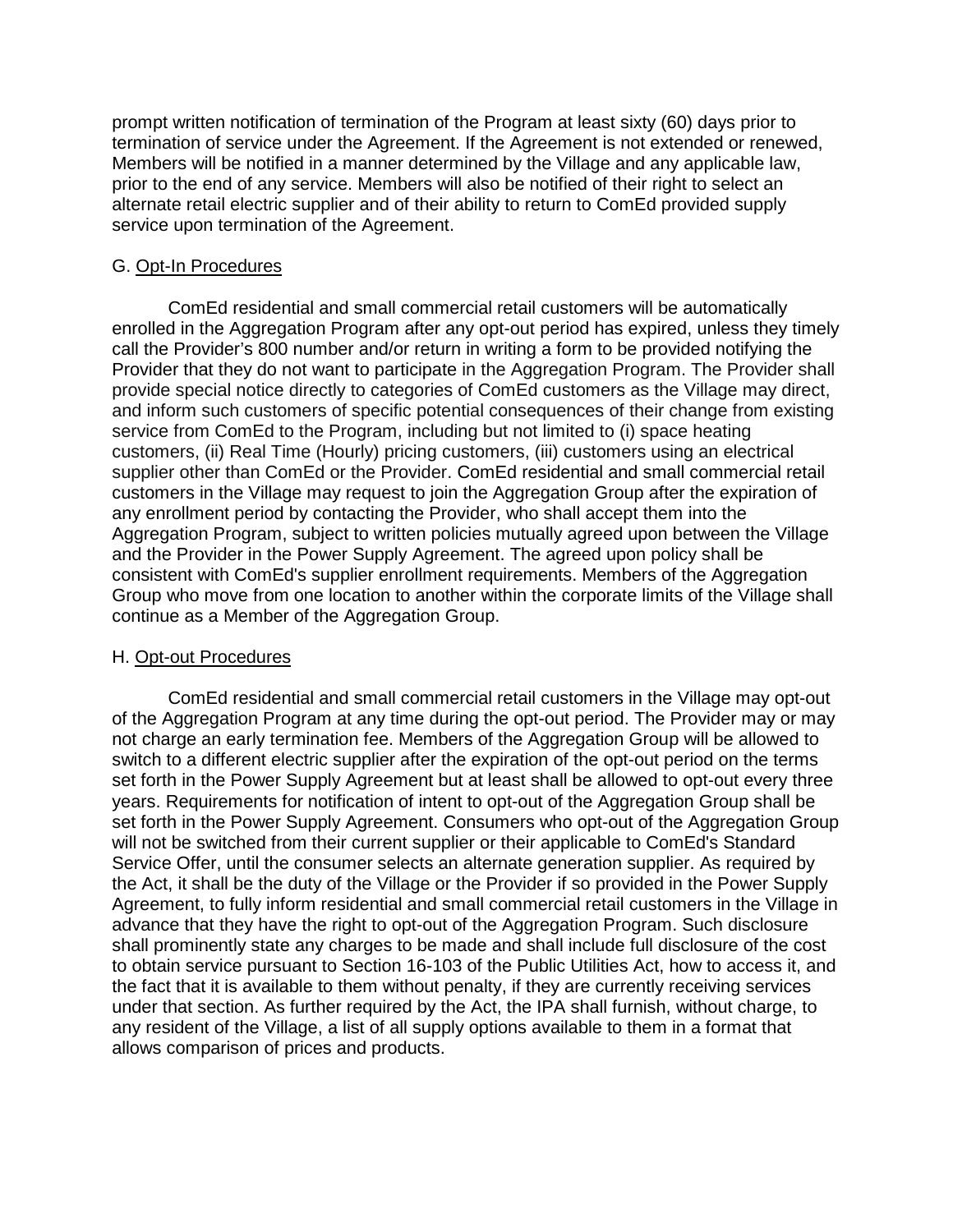#### I. Bid Process

The Village may elect to hold an individual bid or participate in a group bid with other municipalities. The bidding process, whether by the Village or in concert with other municipalities, must be conducted in compliance with all applicable Village Codes concerning the bid process. The Village may, but is not required to, retain the services of a Consultant, Broker, or other expert in the field of electrical aggregation to assist in the preparation of the bidding documents and in managing the bidding process. The Village will retain the full and absolute right to accept, accept with conditions, or reject any bid. By majority vote of the Corporate Authorities or the designee of the Corporate Authorities, the Village may select an Alternative Retail Electric Supplier to provide electric power to the Program according to the terms of a written power supply agreement entered into by and between the Supplier and the Village. By majority vote of the Corporate Authorities or the designee of the Corporate Authorities, the Village may determine not to enter into a power supply agreement with any Supplier and in such event eligible customers shall continue to purchase electric power independently. If the Corporate Authorities or its designee enter into a power supply agreement with a Supplier, ComEd will continue to provide and service delivery of the electricity purchased from the Supplier, and metering, repairs and emergency service will continue to be provided by ComEd.

#### J. Rate Guarantee

If the rates for Tariffed Service to a particular rate class are set below the Price during the Term of this Agreement, Seller will either (a) provide the Services to Participating Customers in such class at a price equal to the rate for Tariffed Services, or (b) after taking all steps necessary to return all Participating Customers to the Electric Utility, terminate this Agreement without damages or early termination fees to either Party.

#### V. MISCELLANEOUS GOVERNANCE GUIDELINES

- A. The Corporate Authorities of the Village shall approve by an Ordinance passed by majority vote of the Corporate Authorities this Plan of Operation and Governance for the Aggregation program and any Amendments thereto.
- B. The Corporate Authorities of the Village shall contract with a Provider certified by the Illinois Commerce Commission for the provision of Competitive Retail Electric Service to the Aggregation Group.
- C. The Corporate Authorities of the Village will require any Provider to disclose any subcontractors that it uses in fulfillment of the services described above in the Power Supply Agreement.
- D. The Corporate Authorities of the Village will require the Provider to maintain either a toll-free telephone number, or a telephone number that is local to the Members.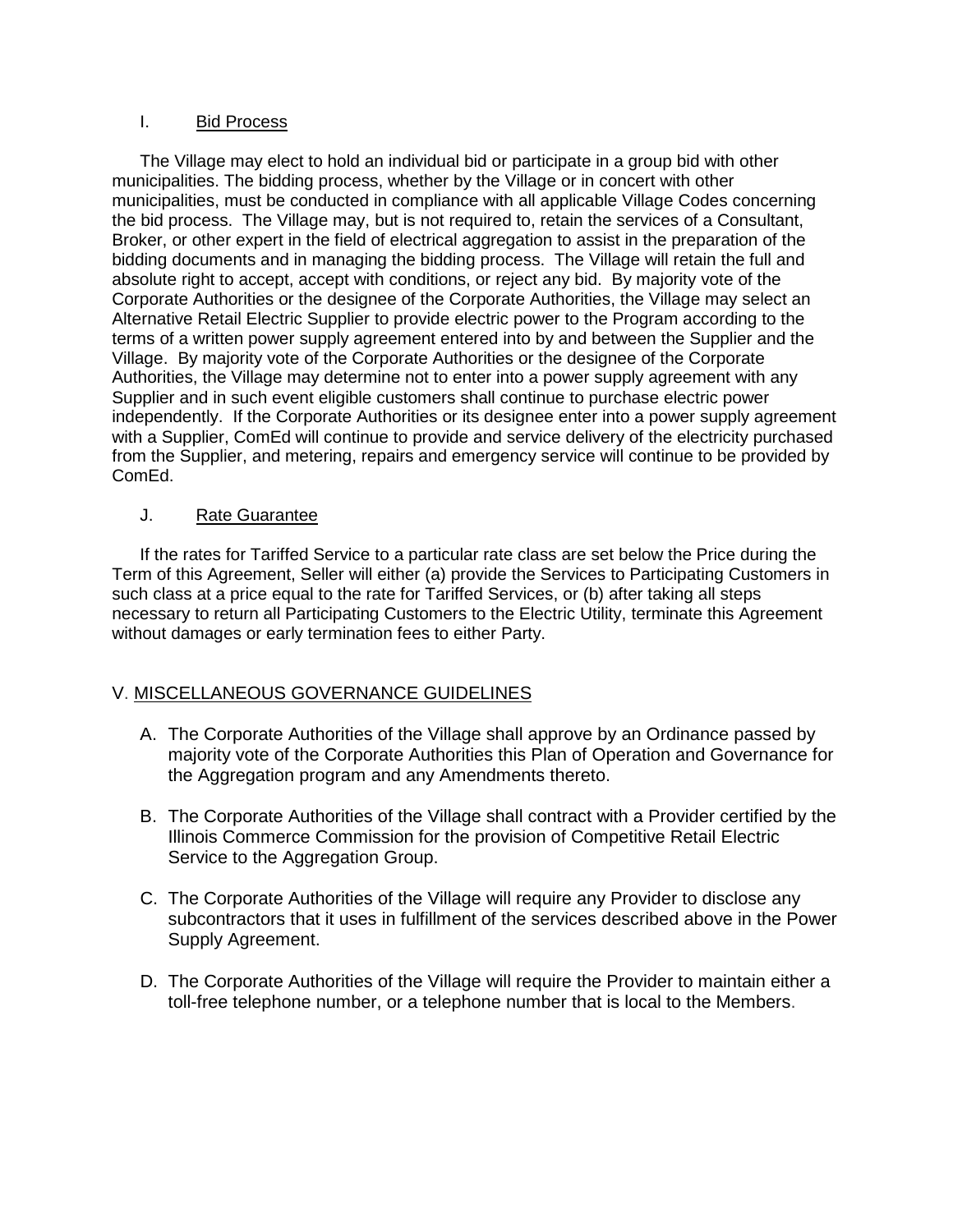#### VI. LIABILITY

THE VILLAGE SHALL NOT BE LIABLE TO PARTICIPANTS IN OR MEMBERS OF THE AGGREGATION GROUP FOR ANY CLAIMS, HOWEVER STYLED, ARISING OUT OF THE AGGREGATION PROGRAM OR THE PROVISION OF AGGREGATION SERVICES BY THE VILLAGE OR THE PROVIDER. PARTICIPANTS OR MEMBERS IN THE AGGREGATION GROUP SHALL ASSERT ANY SUCH CLAIMS SOLELY AGAINST THE PROVIDER PURSUANT TO THE POWER SUPPLY AGREEMENT, UNDER WHICH SUCH PARTICIPANTS ARE EXPRESS THIRD-PARTY BENEFICIARIES.

#### VII. INFORMATION AND COMPLAINT NUMBERS

Copies of this Plan shall be available from the Village of Bensenville free of charge. Members and residential and small commercial retail customers of ComEd may call Bensenville Village Hall at 630-350-3400 for a copy of the Plan or for more information.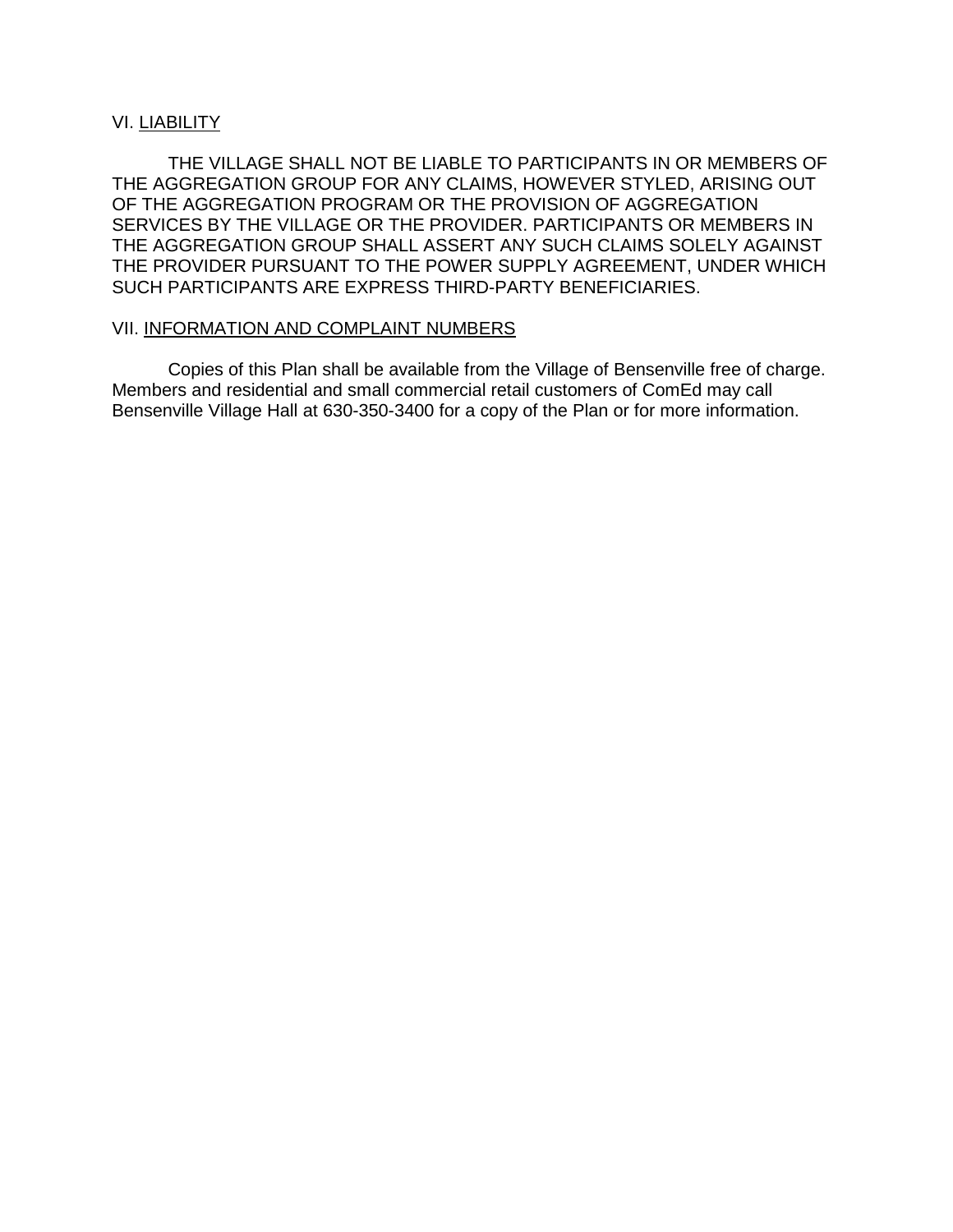# **Appendix A -- Education Process**

The Provider shall develop the educational program in conjunction with the Village. Its purpose will be to explain the Aggregation Program to its members, provide updates and disclosures as mandated by State law and the rules and regulations of any applicable Illinois agency, and provide the opportunity for the Members to Opt-out of the Aggregation Program. The following are components of the education program:

1. Each residential and small commercial retail customer of ComEd within the corporate limits of the Village will receive notification by U.S. Mail stating: what the municipal Aggregation Program means, the procedure which must be followed to Opt-out of the Aggregation Program, the estimated price of electricity for Member of the Aggregation Program, and the deadline for returning the Opt-out form. See sample letter attached.

2. The Provider shall cooperate with the Village to provide opportunities for educating residential and small commercial retail CE customers in the Village about the Program and their rights under the applicable law and rules and regulations. In addition, the Provider and Village will cooperate to provide education about opportunities for energy efficiency measures to help Members reduce energy consumption.

3. The Provider will provide updates and disclosures to the Village and Members as mandated by State law and applicable rules and regulations as amended from time to time.